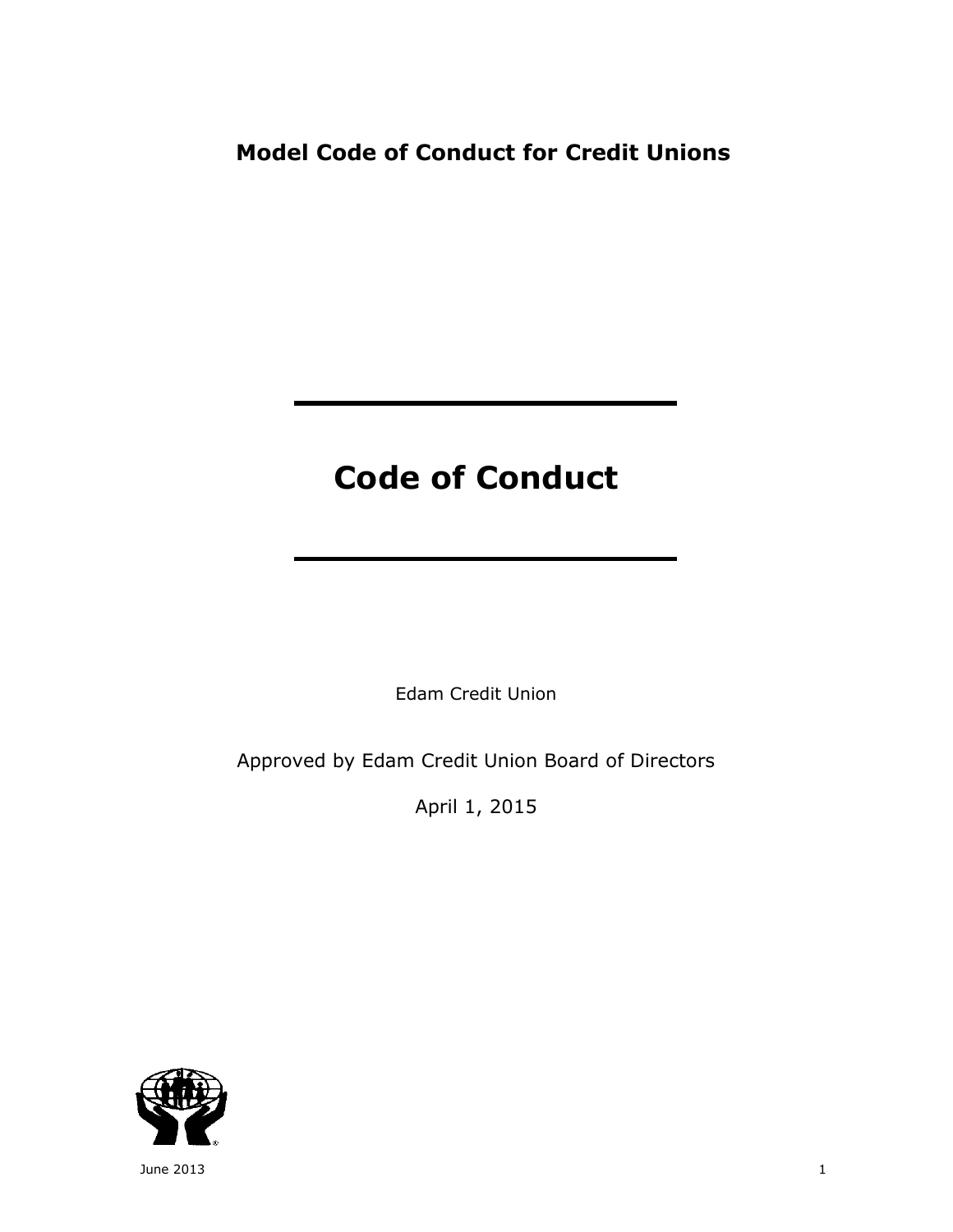# **Table of Contents**

| Credit Union Code of Conduct Information as Part of Market Code  6 |
|--------------------------------------------------------------------|
|                                                                    |
|                                                                    |
|                                                                    |
|                                                                    |
|                                                                    |
|                                                                    |
|                                                                    |
|                                                                    |
|                                                                    |
|                                                                    |
|                                                                    |
|                                                                    |
|                                                                    |
|                                                                    |
|                                                                    |
|                                                                    |
|                                                                    |
|                                                                    |
|                                                                    |
|                                                                    |
|                                                                    |
|                                                                    |
|                                                                    |
|                                                                    |
|                                                                    |
|                                                                    |
|                                                                    |
|                                                                    |
|                                                                    |
|                                                                    |
|                                                                    |
|                                                                    |
|                                                                    |
|                                                                    |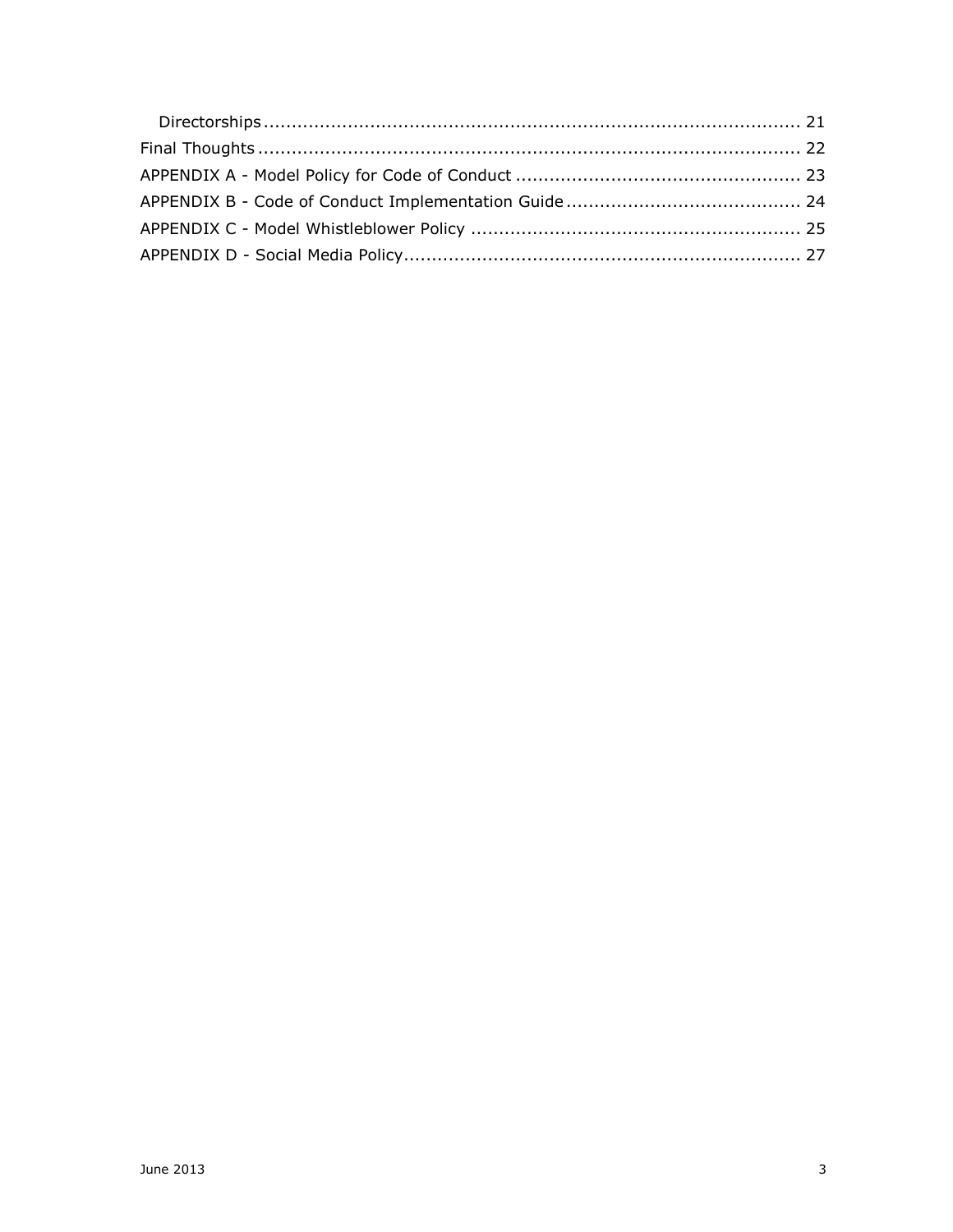#### <span id="page-3-0"></span>**Introduction**

This *Code of Conduct* provides guidance for directors and employees of the credit union and its subsidiaries with respect to acceptable business behaviour, how to conduct one's professional duties and outlines your responsibilities in this regard. The Code is related to the policies of Edam Credit Union ("the credit union"), its board, federal and provincial laws and regulations. Referring to the Code along with the credit union's corporate and board policies should help you recognize the right thing to do when faced with an ethical situation.

If unsure, it is important that you ask before you act. Employees are encouraged to discuss any questions about Code of Conduct related matters with their manager or supervisor. Directors may obtain further information from the Governance or Conduct Review Committee.

This Code of Conduct is not a comprehensive manual that covers every situation that might be encountered. Each employee and director should apply this Code with common sense and the attitude of seeking full compliance with the letter and spirit of the guidelines presented.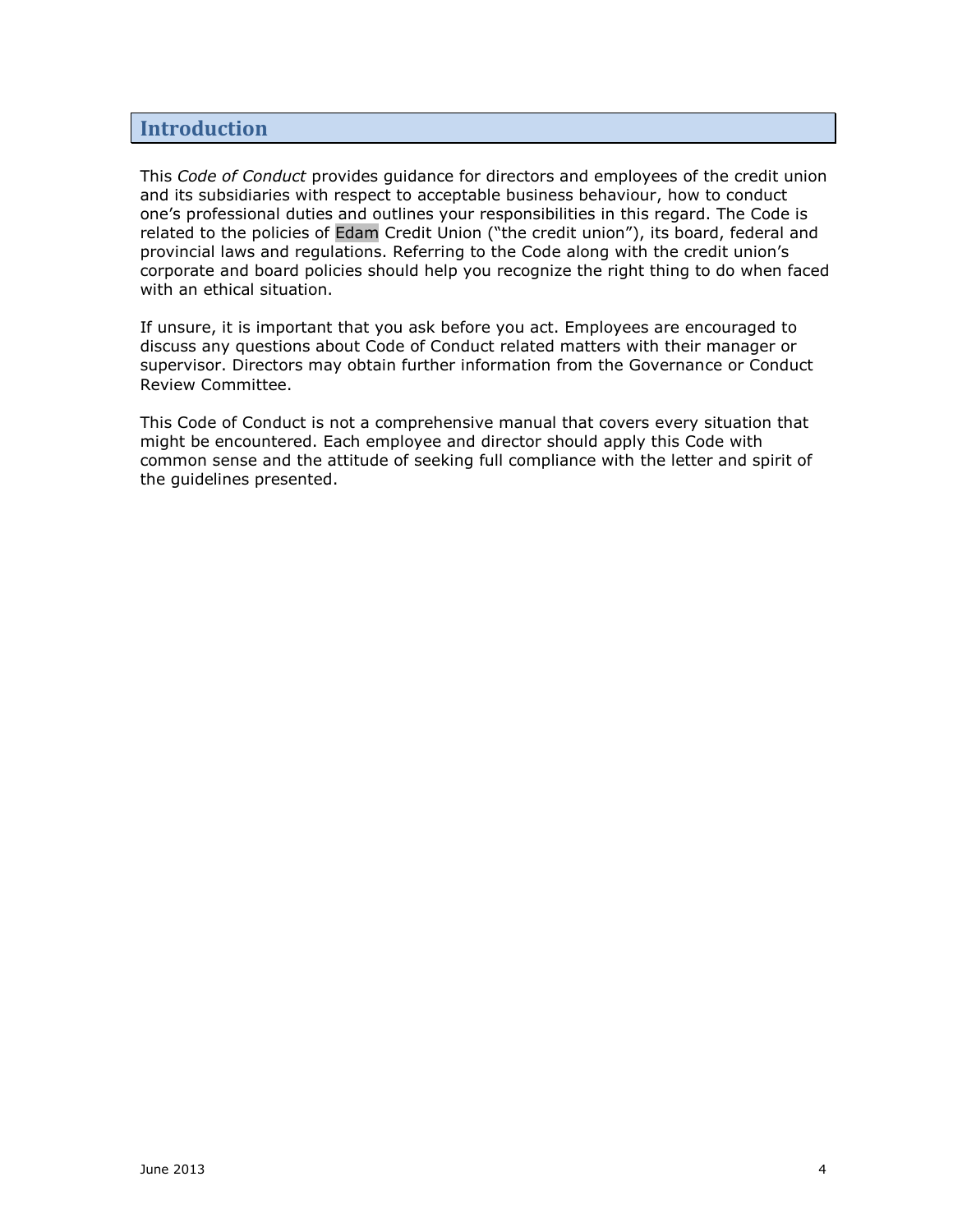# <span id="page-4-0"></span>**Compliance with the Code**

Adherence to the Code is mandatory for all employees (permanent, term, contract) and directors. Your choices in applying this Code shape the ethical culture and conduct of the credit union. Each of us has a personal responsibility to maintain the trust of our stakeholders and protect the credit union's reputation in the industry.

Every new employee must:

- read the Code of Conduct; and
- sign a declaration confirming their understanding and commitment to compliance

On an annual basis current employees are required to re-affirm their understanding and commitment to uphold this Code by signing a declaration.

Violations of the Code will not be tolerated. Employees are obligated to come forward and report possible violations by others. The credit unions will provide a safe environment for employees to do so, without fear of reprisal.

Failure to comply with this Code may result in disciplinary action including dismissal.

Board and committee members, as well as all elected or appointed officials are also obligated to comply with this code to the extent applicable as they are in positions of trust and should inspire confidence in the credit union and all its dealings.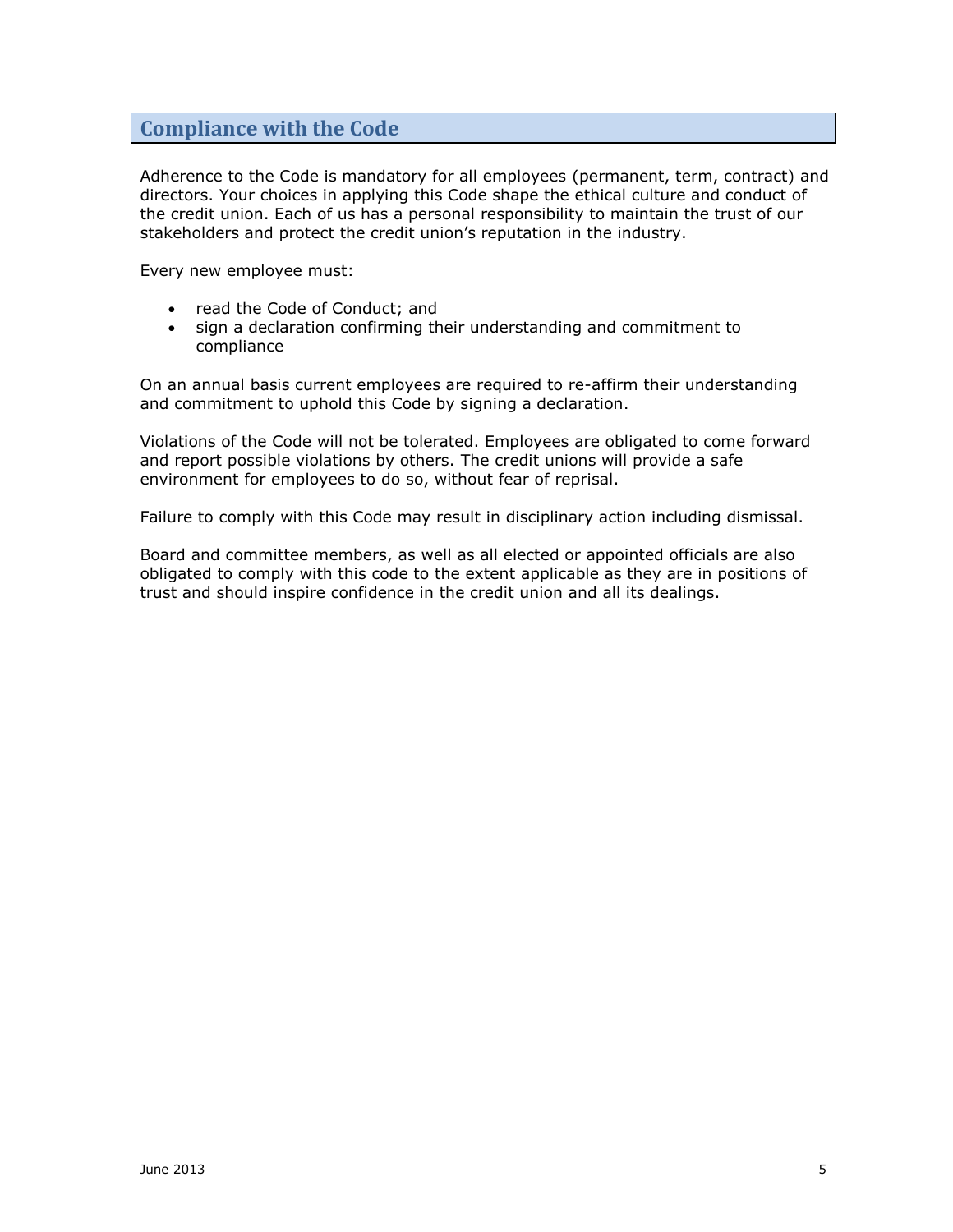# <span id="page-5-0"></span>**Credit Union Code of Conduct Information as Part of Market Code**

The content of this Model Code of Conduct reflects industry standards based on a review of Codes from other financial institutions.

It provides examples of common situations that have been included to recognize appropriate conduct and help ensure compliance.

- Additional information has been included in the Code to reflect important policy items (e.g. market practices).
- Commonly encountered items such as illegal or anti-competitive sales practices, proprietary rights, solicitation, and conflict of interest have been included.
- "Reporting of dishonesty" has been added to reflect the governance emphasis on protecting whistleblowers.

A Model Policy for Code of Conduct is attached as Appendix A.

A Code of Conduct Implementation Guide is attached as Appendix B.

A Model Policy for Whistleblower is attached as Appendix C.

A Model Policy for Social Media is attached as Appendix D.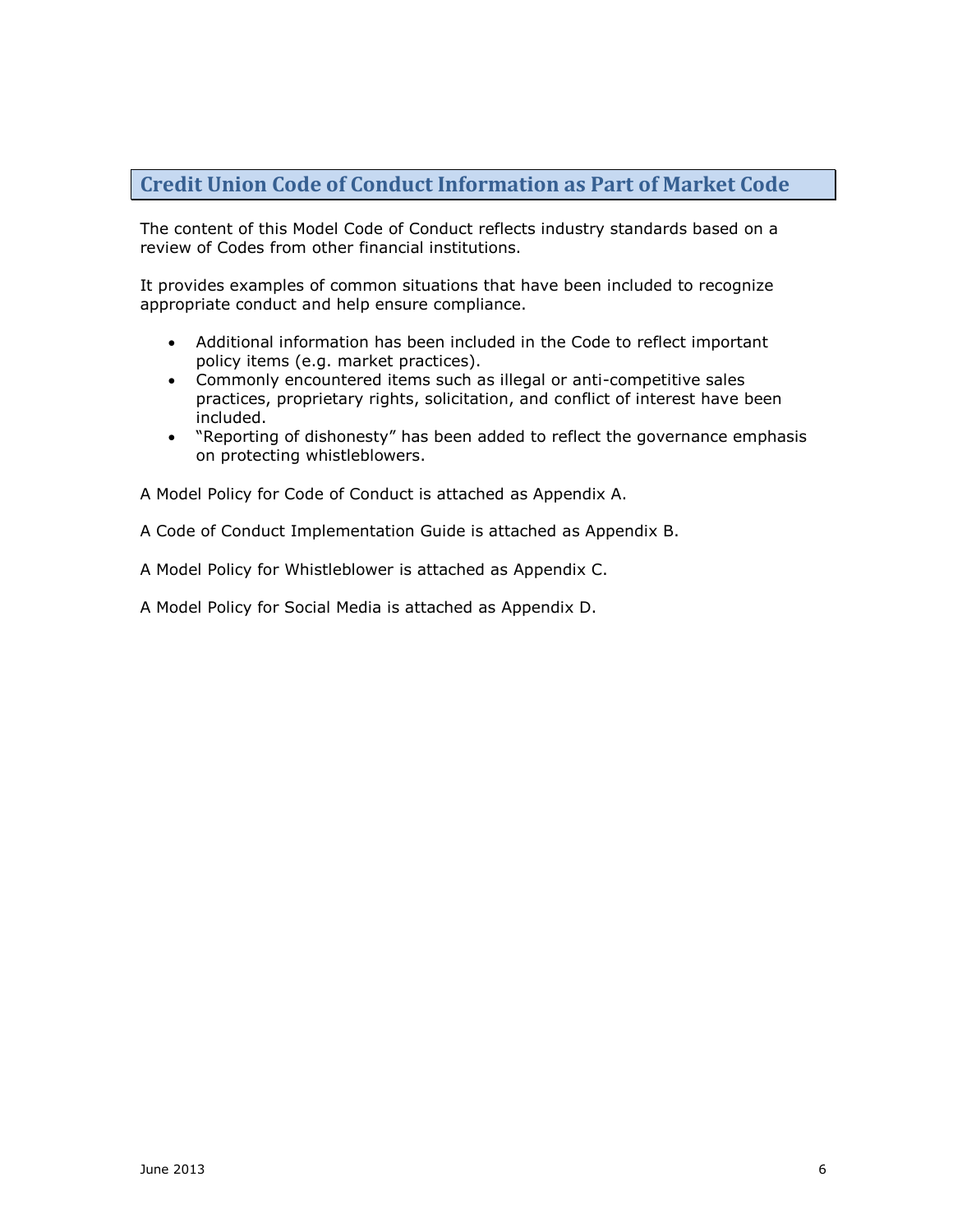# <span id="page-6-0"></span>**Questions to Consider**

Some of the questions to consider when deciding how to act could include:

- Is it in accordance with the credit union's values and standards?
- Is it legal?
- Will it reflect negatively on your image or the credit union's if it became publicly known?
- Who else could be affected by this action?
- Is there an alternative action that would not create an ethical problem?
- How would it look if printed in the newspaper?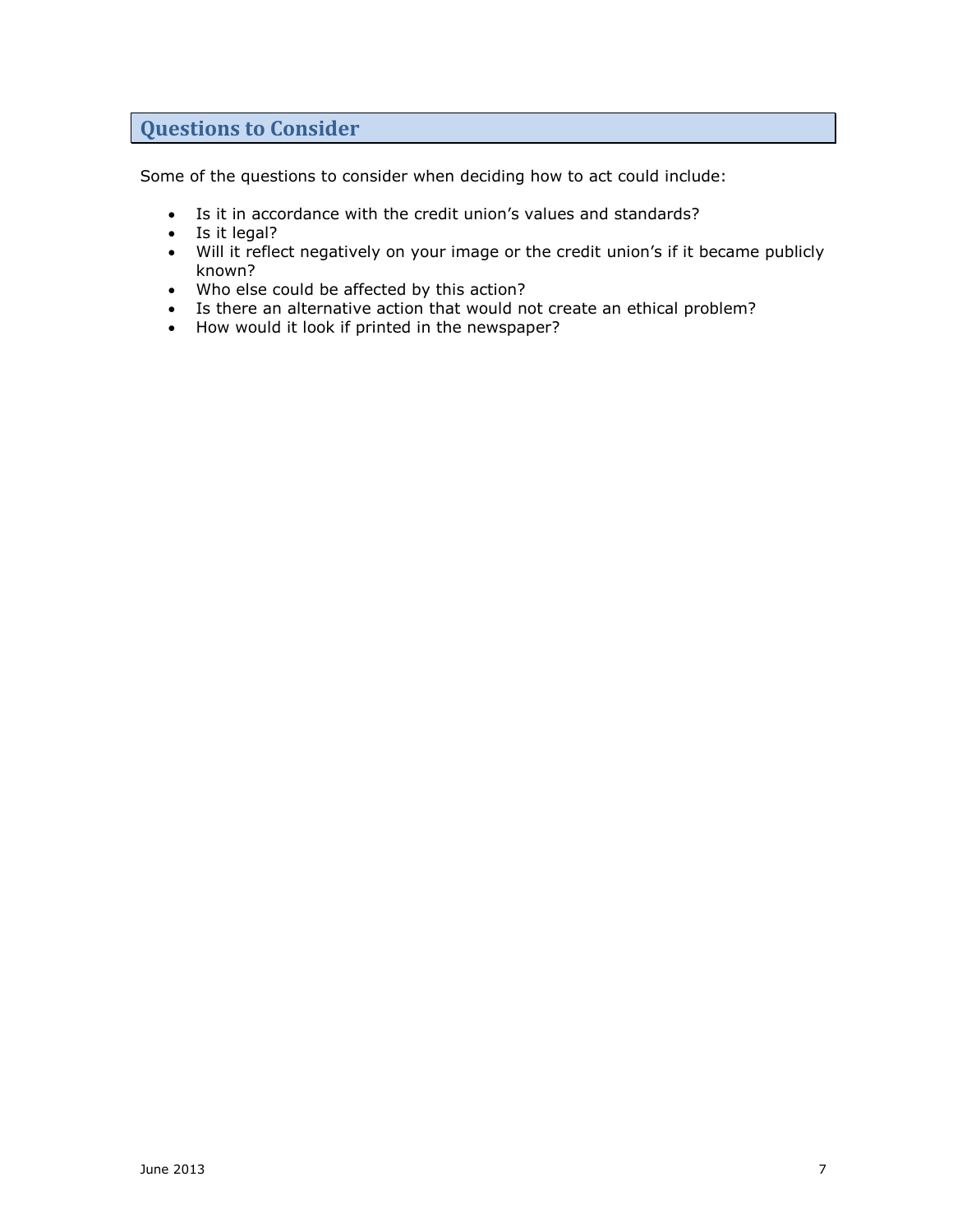# <span id="page-7-0"></span>**Additional Information and References**

Specific policies and procedures exist for harassment, violence, bullying, security, information technology, conflict of interest, and privacy. Additional information is available in the credit union's Human Resources Policy Guide and Privacy Code or the Board of Directors Policy Manual.

Note: Copies of this Code are available in hard copy and electronic form.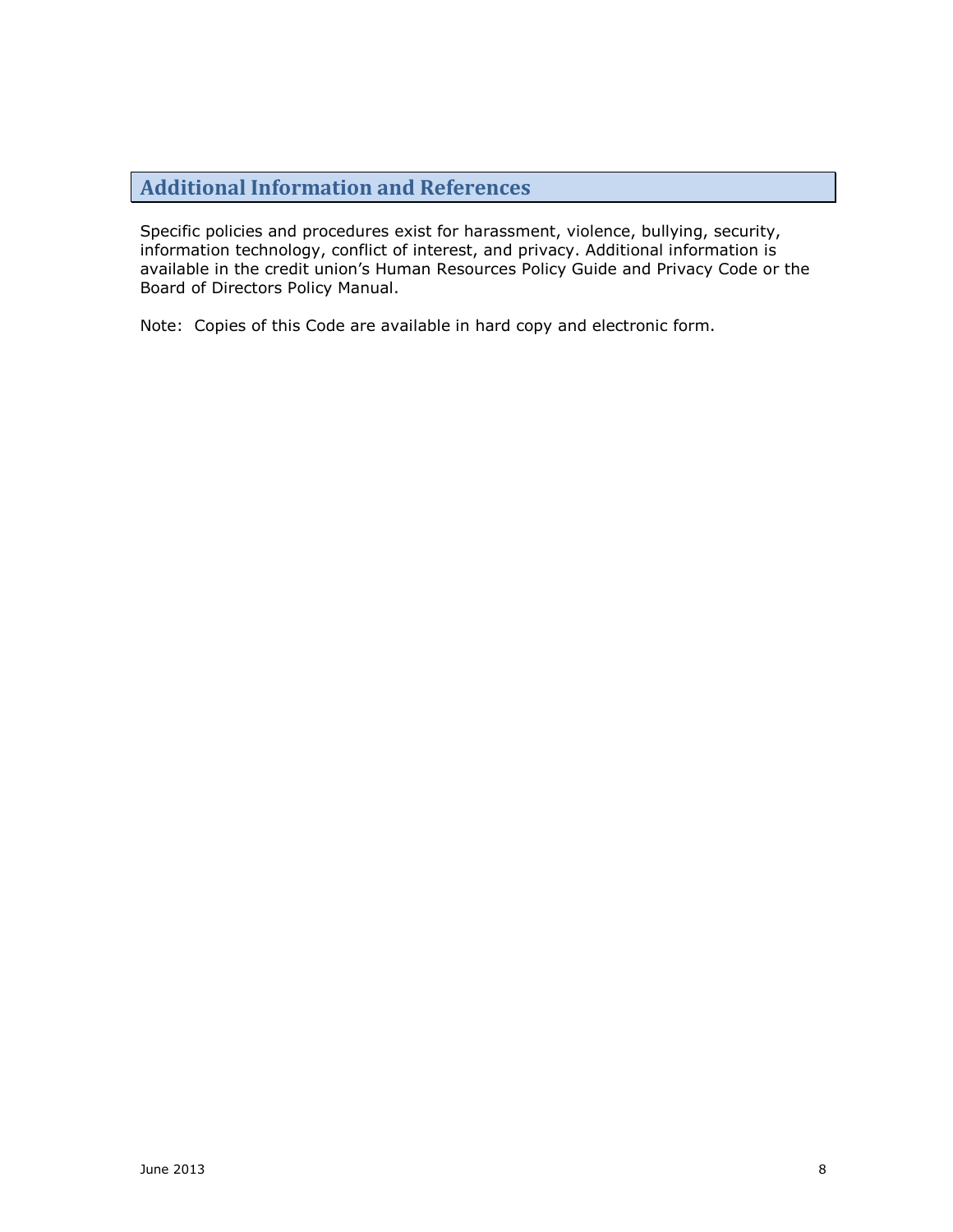# <span id="page-8-0"></span>**1. Abiding by the Law**

#### <span id="page-8-1"></span>**Laws and Regulations**

Legislation and regulations apply to many aspects of the credit union and its subsidiary business, including the kinds of services offered and the way in which they are offered. Employees and directors must comply with the letter and spirit of all applicable laws, regulations and standards.

- You are not to take any action that violates any applicable law, regulation or standard, or instruct anyone else to do so.
- You are required to comply with credit union policies, procedures and practices, and use credit union forms because these have been developed with legal requirements in mind.
- In order to protect members and customers, the requirements of the Market Code (acceptable sales practices, employee qualifications and licensing, disclosure, privacy and complaint resolution) are to be adhered to.
- Management must be aware of all legal requirements pertinent to the credit union's activities, ensure that these requirements are communicated to their staff and manage and supervise their staff with the objective of ensuring that the law and credit union policies and procedures are followed.
- To avoid legal difficulties, obtain a legal opinion when clarification is required.

# <span id="page-8-2"></span>**Proprietary Rights**

Most printed material, software and trademarks are protected by proprietary rights.

- You are expected to honour the proprietary rights of others and obtain any prior approval requests required.
- You are required to follow the terms of the licensing agreement for any software program used in the course of business or on a company owned computer.
- Installation or use of any software not licensed for use by the credit union on any company owned computer requires permission from Ross Houston.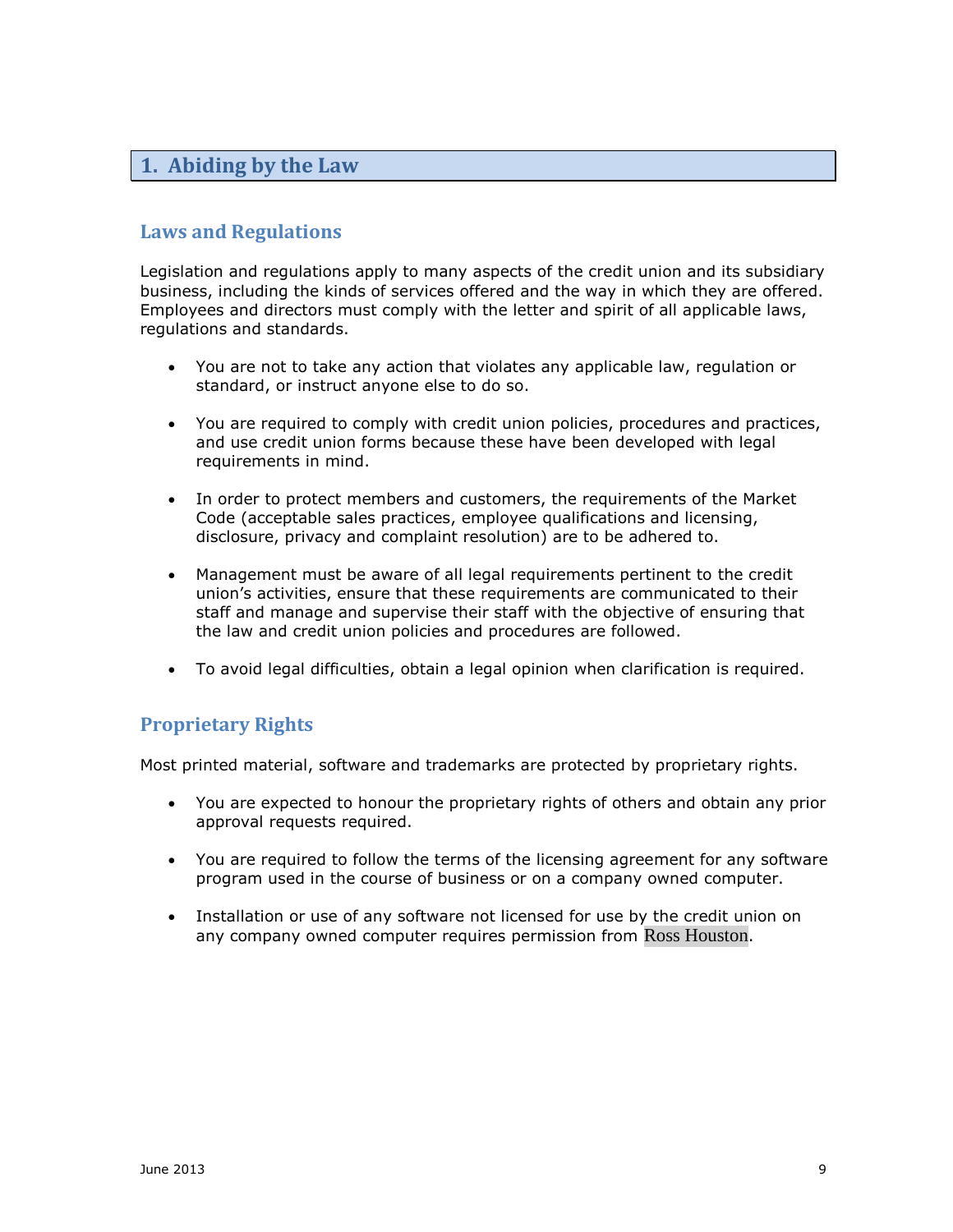# <span id="page-9-0"></span>**2. Integrity**

#### <span id="page-9-1"></span>**Integrity of Records**

The books and records of the credit union are to be maintained with the utmost integrity and are to accurately reflect all business dealings. Full co-operation with credit union regulators and internal and external auditors is mandatory.

- All employees play a part in ensuring accuracy and integrity. You are to ensure that all transactions, documents, agreements and dealings are recorded and maintained in an accurate and timely manner. You are not to bypass an internal control procedure even if you think this is harmless or will save time.
- You are to preserve the integrity of the record-keeping and reporting systems by being aware of and complying with all current applicable record retention policies and procedures. Destroy or alter records only after ensuring that they can be destroyed or changed.
- All transactions must be authorized and handled in accordance with credit union policies and procedures and must meet applicable standards for knowing your member or customer. You are not to undertake or participate in transactions that could be considered improper or suspect. Be alert to any illegal, suspicious or unusual activity in accounts.

#### <span id="page-9-2"></span>**Communication**

Employees and directors should evaluate all communications for which they are responsible and ensure information is true and does not mislead the public, either directly or indirectly.

- You are to tell the truth in all communications, making every reasonable effort to provide full, fair, accurate, timely, and understandable disclosure in reports, documents and communications, and to avoid errors, omissions or misunderstandings in communications issued on behalf of the credit union.
- Open, honest and timely communication is expected in dealing with employees, members, customers, associates, communities, government, suppliers, contractors and competitors.
- All facts relating to the credit union's services or transactions will be disclosed to ensure members and customers are informed of their costs and benefits.

#### <span id="page-9-3"></span>**Individual Ethics**

The cornerstone of financial services is trust. The credit union requires employees and directors with high ethical standards who demonstrate and practice responsible business behaviour.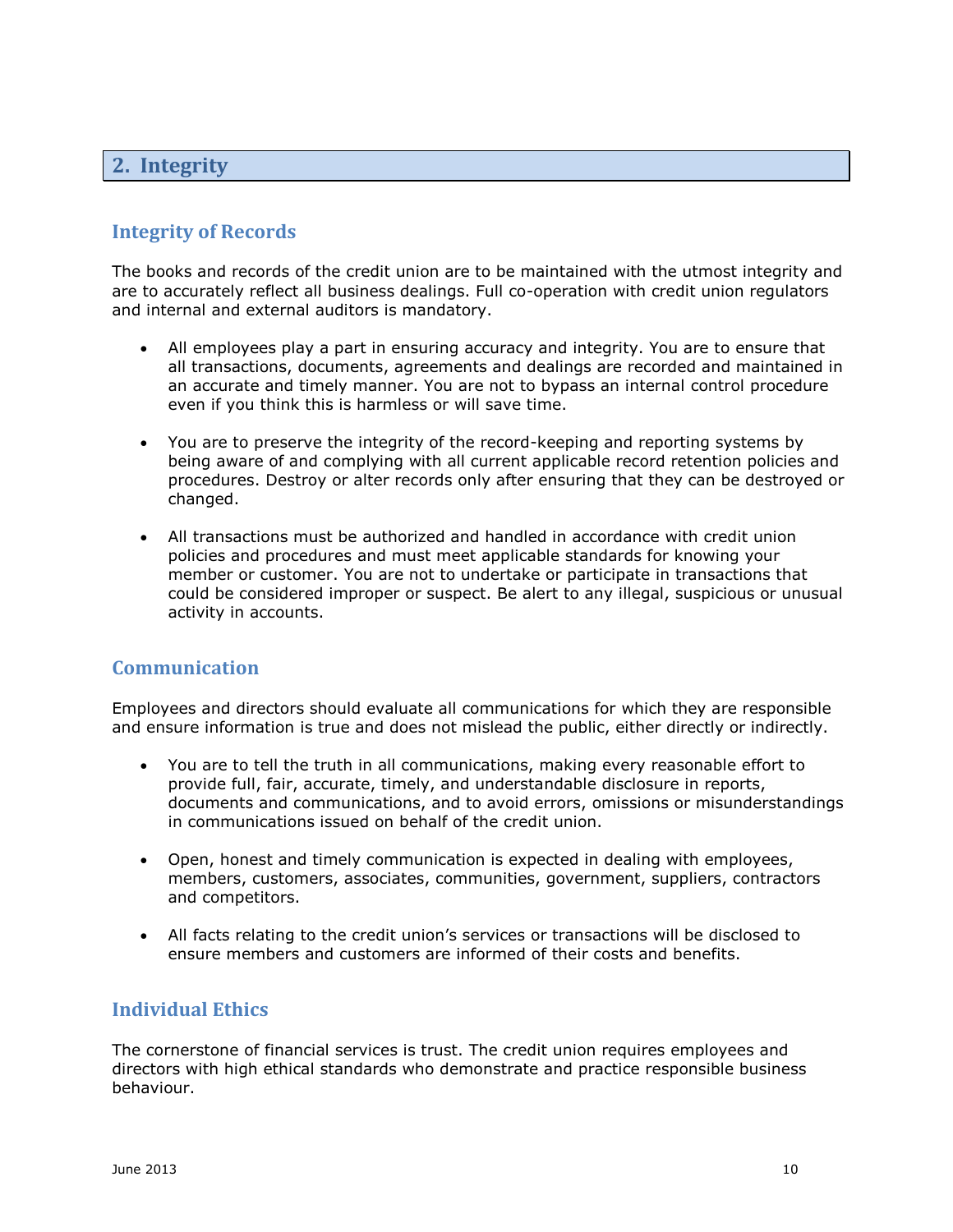# <span id="page-10-0"></span>**3. Confidentiality**

#### <span id="page-10-1"></span>**Privacy**

Respecting privacy is a requirement of all employees and directors. Employees and directors are expected to be familiar with the credit union's Privacy Code and to treat all personal information in accordance with the Privacy Code and confidentiality guidelines.

- You are to comply with the Privacy Code and respect the confidentiality of information at all times.
- Any requests for employee information, including those concerning former employees, are to be handled in accordance with the Privacy Code.
- You are required to protect the confidentiality and security of member and customer information when it is collected, used and retained and also when it is disposed of or destroyed.

#### <span id="page-10-2"></span>**Information Shared With Third Parties**

In the course of regular business activities, the credit union frequently enters into contracts with a variety of third parties, including vendors, suppliers and service providers, often resulting in the exchange of information.

 You are to share information only with third parties who have undertaken in writing to keep the information confidential in accordance with the Privacy Code. You may share only that information which is needed to satisfy the conditions of the contract and only with those who need to know.

#### <span id="page-10-3"></span>**Proprietary Information**

All information and work product (e.g. computer or electronic files, paper records, project deliverables), including any information or work produced in the course of employment with the credit union, is the property of the credit union and classified as proprietary and confidential.

- Do not disclose confidential information without the proper authorization. Any request for confidential information is to be referred to the department responsible.
- The credit union owns all proprietary rights to intellectual property and work that you develop, or contribute to developing, during the course of your employment or term.
- At the end of your employment or term, you are obliged to protect the confidentiality of the credit union's business indefinitely**,** unless a specific corporate authorization has been granted. Specific member or customer information, including names, lists, profiles and data, is not to be used in subsequent employment situations.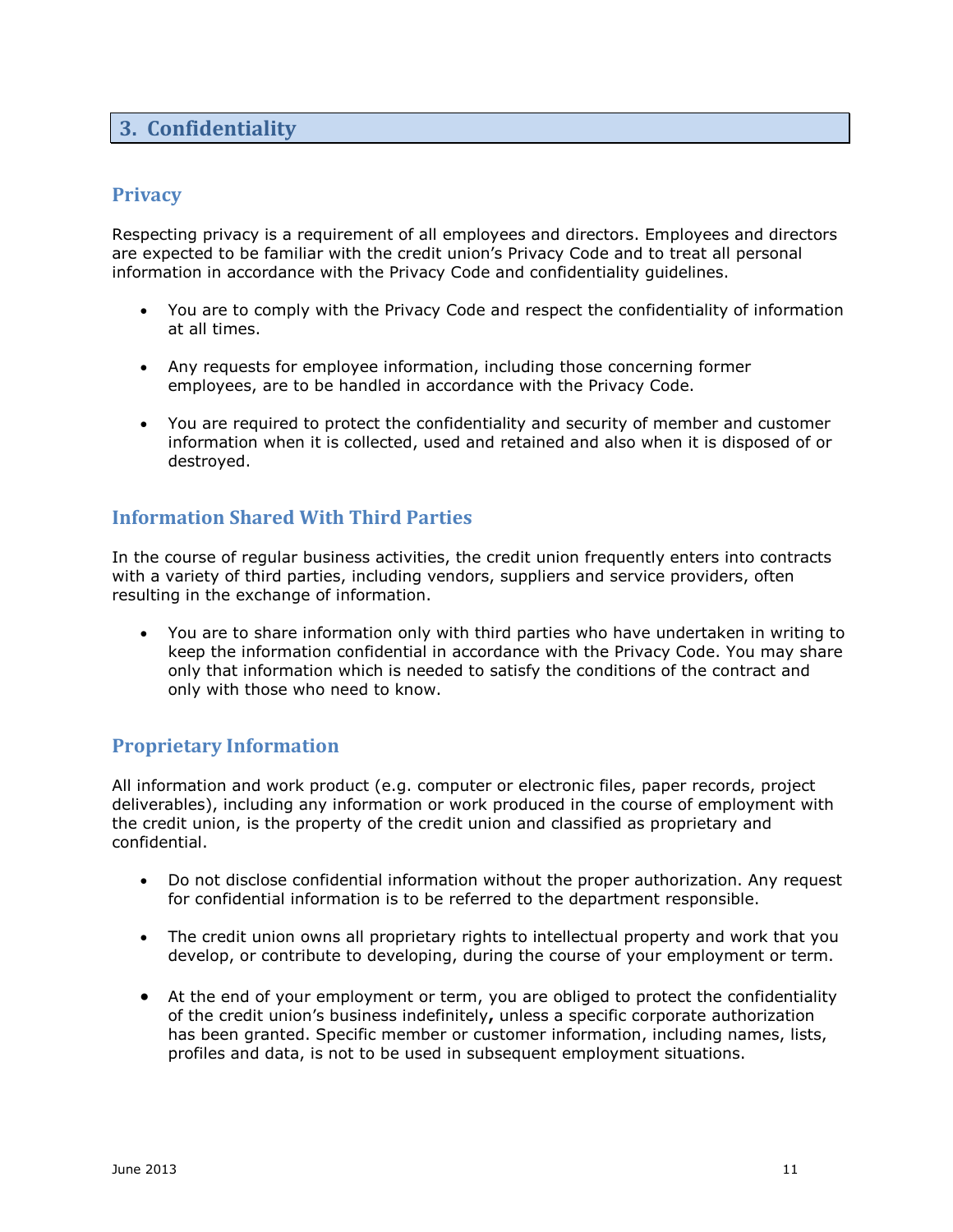#### <span id="page-11-0"></span>**4. Fairness**

#### <span id="page-11-1"></span>**Discrimination**

The credit union supports the highest standards of fairness and equitable opportunity in all matters of hiring, supervision, compensation, promotion and termination and in dealing with members and customers. Discrimination is not acceptable. All people will be treated with dignity, respect and fairness consistent with human rights legislation which prohibits discrimination on various grounds (e.g. age, race, color, religion or creed, gender, marital status, sexual orientation, disability or pregnancy/childbirth).

- Do not engage in discriminatory practices that are contrary to the principles established for the credit union. Ensure that you are respectful of differing beliefs and personal values.
- Do not discriminate against members or customers on the basis of race, religion, age, pregnancy, marital status, gender, sexual orientation, ethnic or social origin, disability, color, ethics, belief, culture, language or birth, except to the extent that a distinction is required or justified by any law or to the extent that the factor has commercial implications or if a special product or service offering is designed for all members of a particular target market group.
- In recognition of the importance of access to basic banking services, you are to take reasonable measures to ensure access to a basic bank account for interested persons. Access cannot be refused because a person is unemployed or has been bankrupt.

#### <span id="page-11-2"></span>**Illegal or Anti-Competitive Sales Practices**

Credit union services, products, sales programs, cross-selling programs and discretionary pricing policies are developed carefully to comply with lawful competition practices. Employees who work in a sales function should familiarize themselves with the Market Code and policy on coercive tied selling.

- You are to use fair and honest sales and negotiating methods. Avoid any sales practices that could be misconstrued as an attempt to impose undue pressure on or coerce a member or customer into obtaining a product or service as a condition of closing a sale. Note: this does not include authorized relationship pricing practices.
- Carefully follow credit union policies and practices pertaining to insurance products.
- Ensure that all comparisons to competitors and their products and services are accurate and not misleading. You may not engage in illegal or unethical activities to obtain proprietary information.
- Do not collude or co-operate with any other financial services provider in anticompetitive activities. Note: this does not include syndicated loan arrangements or certain government lending programs.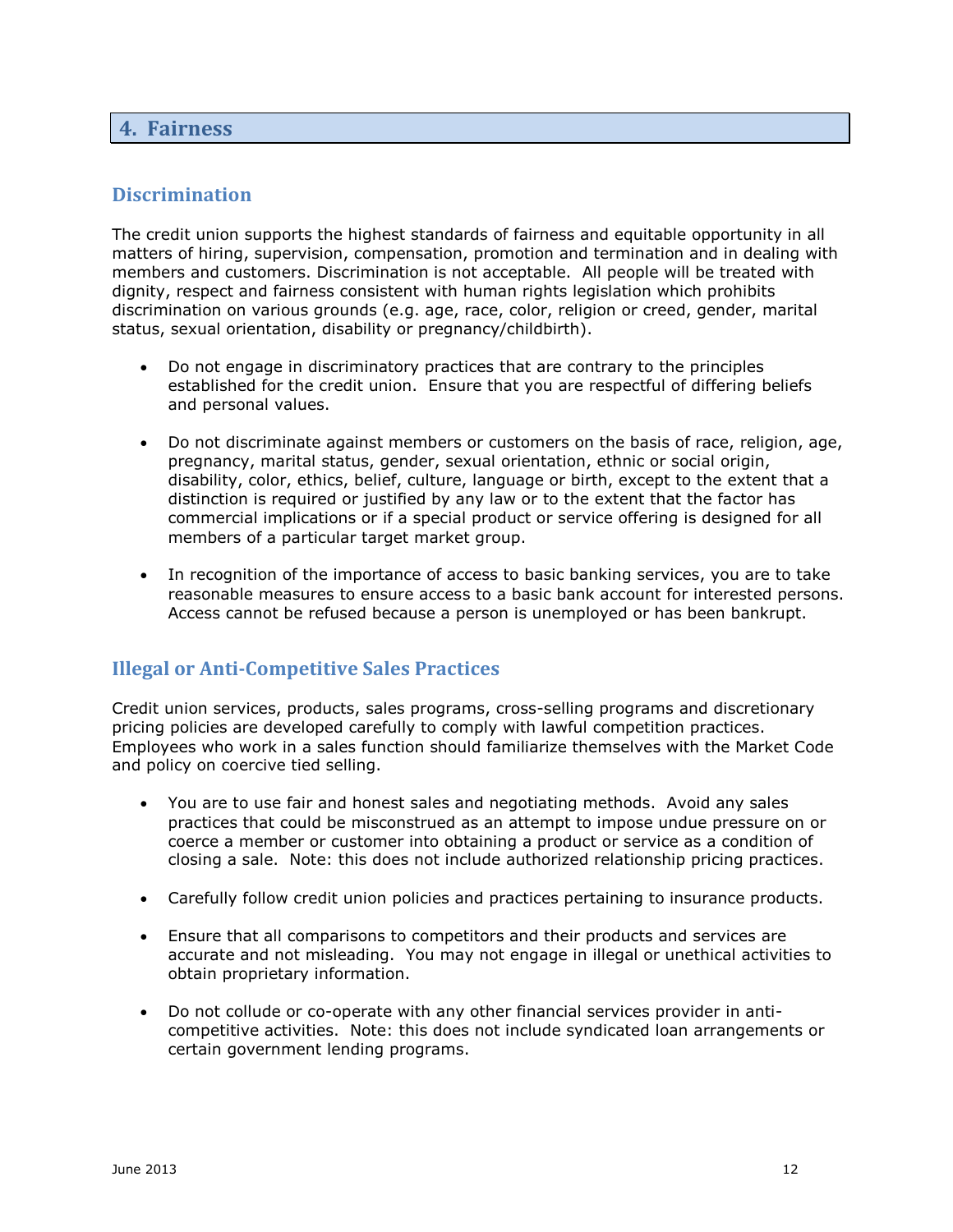# <span id="page-12-0"></span>**Suppliers, Contractors and Competitors**

The credit union is committed to dealing with its suppliers, contractors and competitors in a legal and ethical manner. The credit union does not engage in practices that attempt to influence a competitor's reputation or that lessen competition through unethical behaviour.

- You are not to take bribes, kickbacks or any other kind of payoff from suppliers or contractors in exchange for favourable treatment or consideration. Ensure suppliers are fully informed of requirements and use fair and honest sales and negotiation methods. Provide equitable opportunity for suppliers to demonstrate their quality, reliability, price and service.
- Select suppliers and contractors which satisfy our quality standards by considering price, specifications, technology, reliability, safety, service and delivery. Periodically review quality, reliability, price and service regardless of the length of the relationship.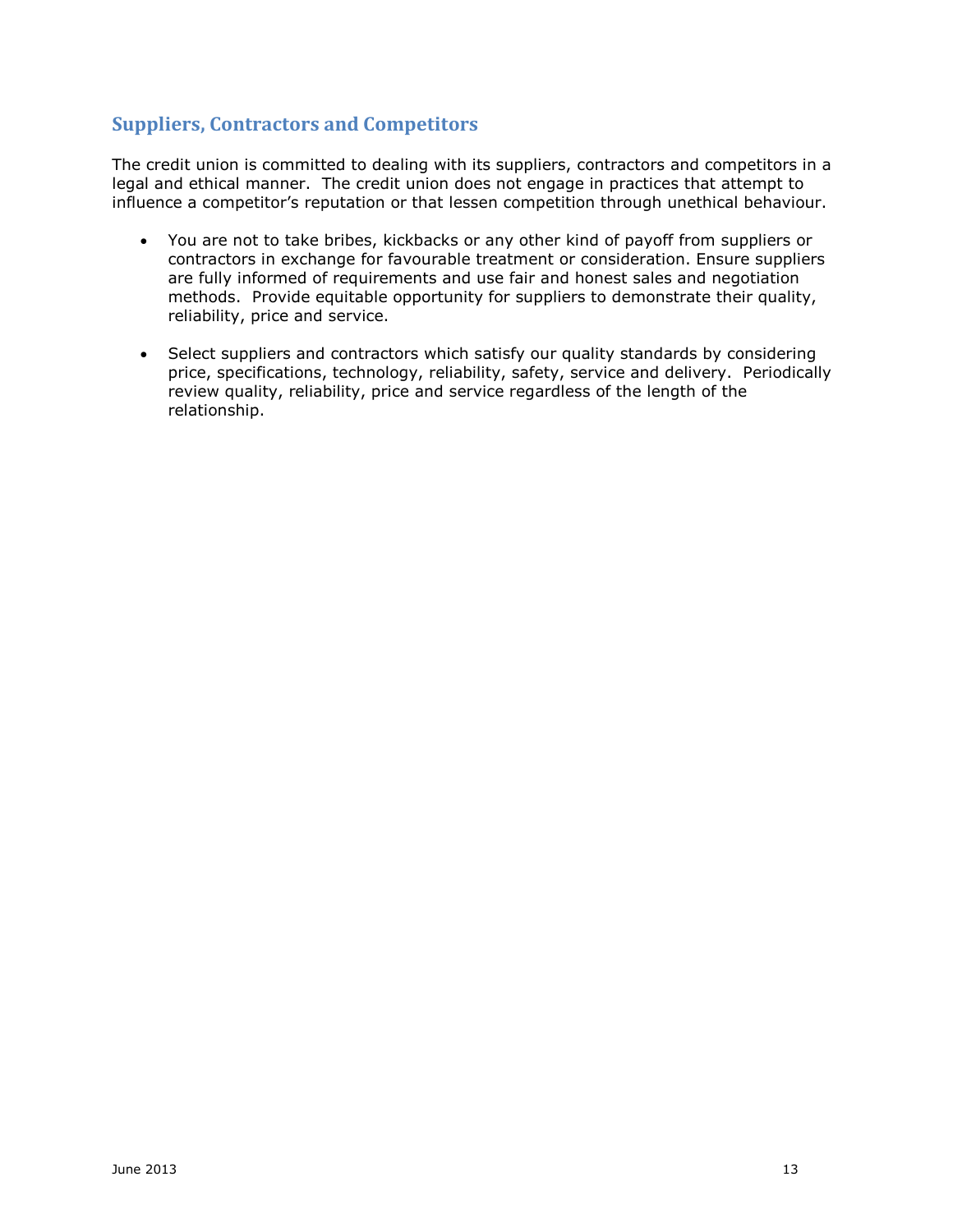# <span id="page-13-0"></span>**5. Corporate Responsibility**

#### <span id="page-13-1"></span>**Political Contributions**

The credit union may make political contributions to support and encourage the democratic process.

- You are not to make political contributions in the name of the credit union unless you are explicitly directed to do so by the company.
- Involvement in political activity must be undertaken responsibly. You are not to use your affiliation with the credit union in a marketing fashion or to gain improper advantage or purchase favours.
- Employees may participate in general political processes such as school board, municipal, provincial and federal elections.

#### <span id="page-13-2"></span>**Whistleblower Protection**

The credit union values employees who disclose wrongdoing by other employees or by anyone in any way associated with the credit union. The credit union will protect employees who report wrongdoing from reprisal.

The intent of whistleblower protection is to provide employees with a mechanism or channel to report incidents of actual or improper or unethical conduct without fear, reprisal or unwarranted negative consequences.

The credit union's whistleblower program provides procedural guidelines for employees to report concerns to their immediate supervisor or manager.

See Appendix C for a Whistleblower policy.

#### <span id="page-13-3"></span>**Social Responsibility**

Community involvement is a manifestation of our values as a co-operative organization. The credit union is responsible and accountable for the social and economic effects of its business actions and decisions.

- You need to conscientiously consider these factors when you make business decisions. If in doubt, seek the assistance or advice of senior executive.
- Individuals are encouraged to engage in charitable, educational and community service.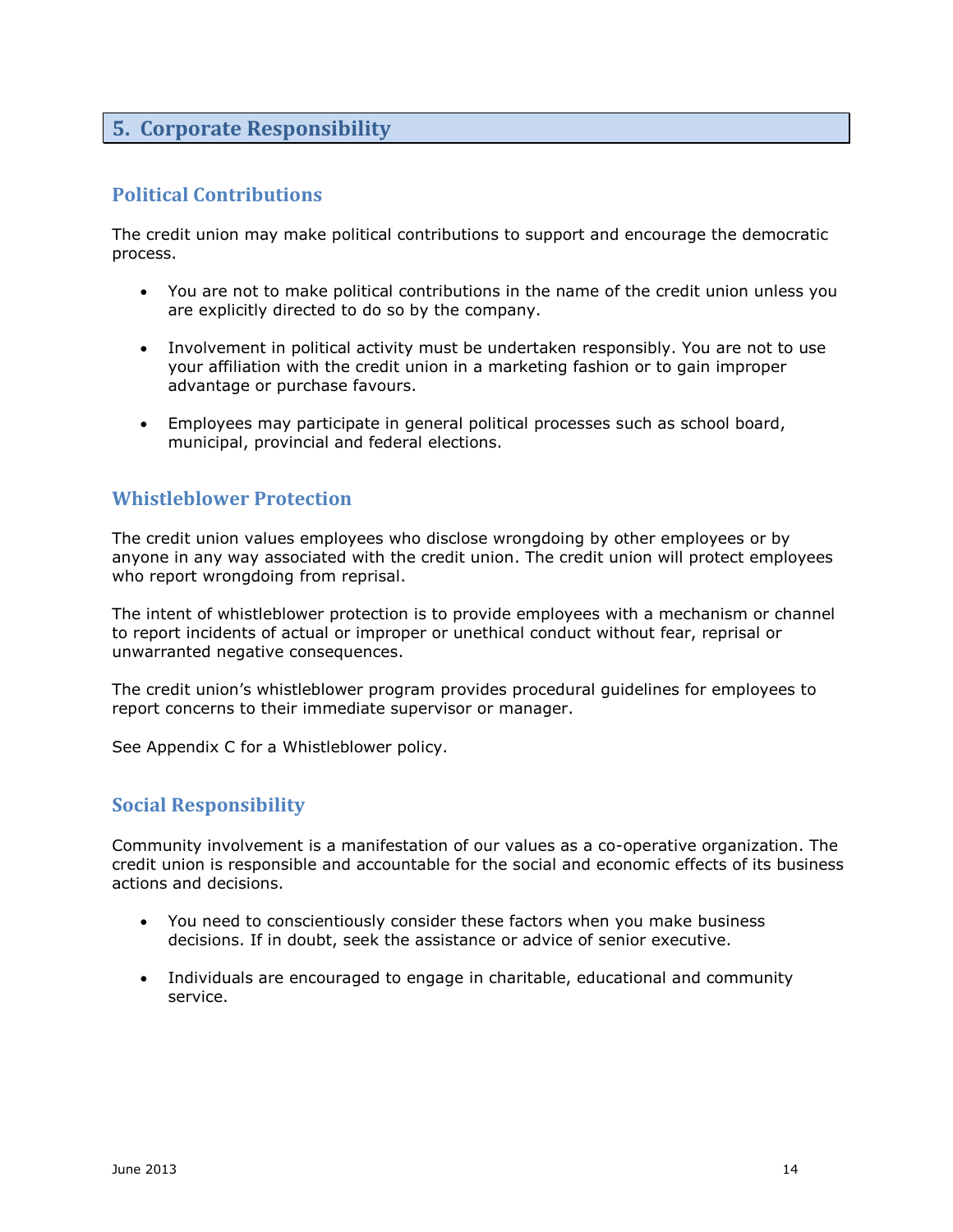#### <span id="page-14-0"></span>**Environmental Responsibility**

The credit union is committed to managing its business to meet all required environmental standards, and will work to protect human welfare through sound economic growth and maintenance of a healthy environment.

 Your personal contribution will vary depending on your role, but you are expected to participate in the environmental programs that are put in place at the credit union.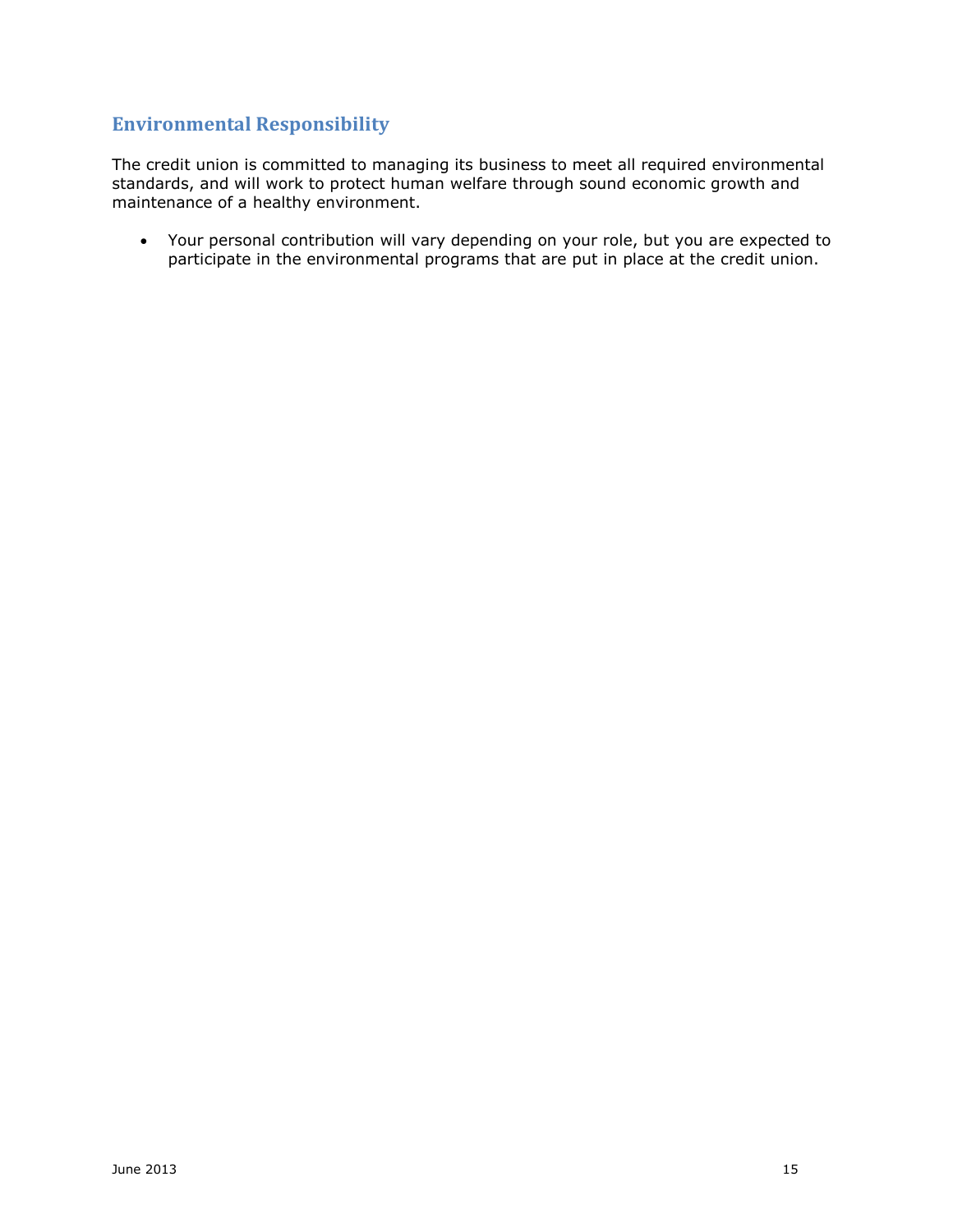# <span id="page-15-0"></span>**6. Individual Responsibility**

# <span id="page-15-1"></span>**Harassment and Bullying**

Employees and directors have a right to work in an environment that is free from harassment<sup>1</sup> and bullying<sup>2</sup>. Harassment and bullying involve conduct that interferes with a climate of understanding and mutual respect for the dignity and worth of each person. Examples include, but are not limited to:

- verbal abuse or threats or relentless criticism, belittling, rumours or raging
- adversely affecting the employee's psychological or physical well-being that a person would reasonably know would cause an employee to be humiliated or intimidated
- $\bullet$  unwelcome<sup>3</sup> remarks or jokes
- innuendo or taunting about something an individual could consider offensive (e.g. an individual's body, race, color, attire, age, gender, sexual orientation, ethnic origin or religion)
- leering or other gestures
- displaying pornographic, racist or other offensive or derogatory pictures or material
- practical jokes which cause awkwardness or embarrassment
- unwelcome invitations or requests, whether indirect or explicit
- threat of loss of one's job or other forms of reprisal if one does not comply with a request for sexual favours
- abuse of power of authority

Under provincial and Canadian human rights codes, harassment is a form of discrimination and is prohibited. The *Occupational Health and Safety Act, 1996* defines harassment as: "any inappropriate conduct, comment, display, action or gesture by a person." Harassment and bullying is not tolerated in the credit union. Complaints are thoroughly investigated and the credit union will take whatever measures it deems appropriate and necessary to deal with those parties found to have engaged in such conduct.

- Under no circumstances are you to engage in behaviour which is known, or should be reasonably known to be offensive or harassing or bullying.
- If you believe you are a victim of harassment, or believe you have observed someone else being harassed or bullied, and wish to file a complaint, you may do so through the Workplace, Violence and Harassment Review Committee. You may also file a complaint through legislative channels such as the Saskatchewan Human Rights Commission.

# <span id="page-15-2"></span>**Violence**

 $\overline{a}$ 

<sup>&</sup>lt;sup>1</sup> "Harassment" is an expression of perceived power or superiority by an individual(s) over another person(s), usually for

reasons over which the harassed individual(s) has little or no control.<br><sup>2</sup> "**Bullying**" is the repeated, malicious verbal mistreatment of a target by a harassing bully that is driven by the bully's desire to

control the target. Bullying includes "psychological" harassment. 3 "**Unwelcome**" means an action which the individual knows or should reasonably know is not desired by the person at which it is directed.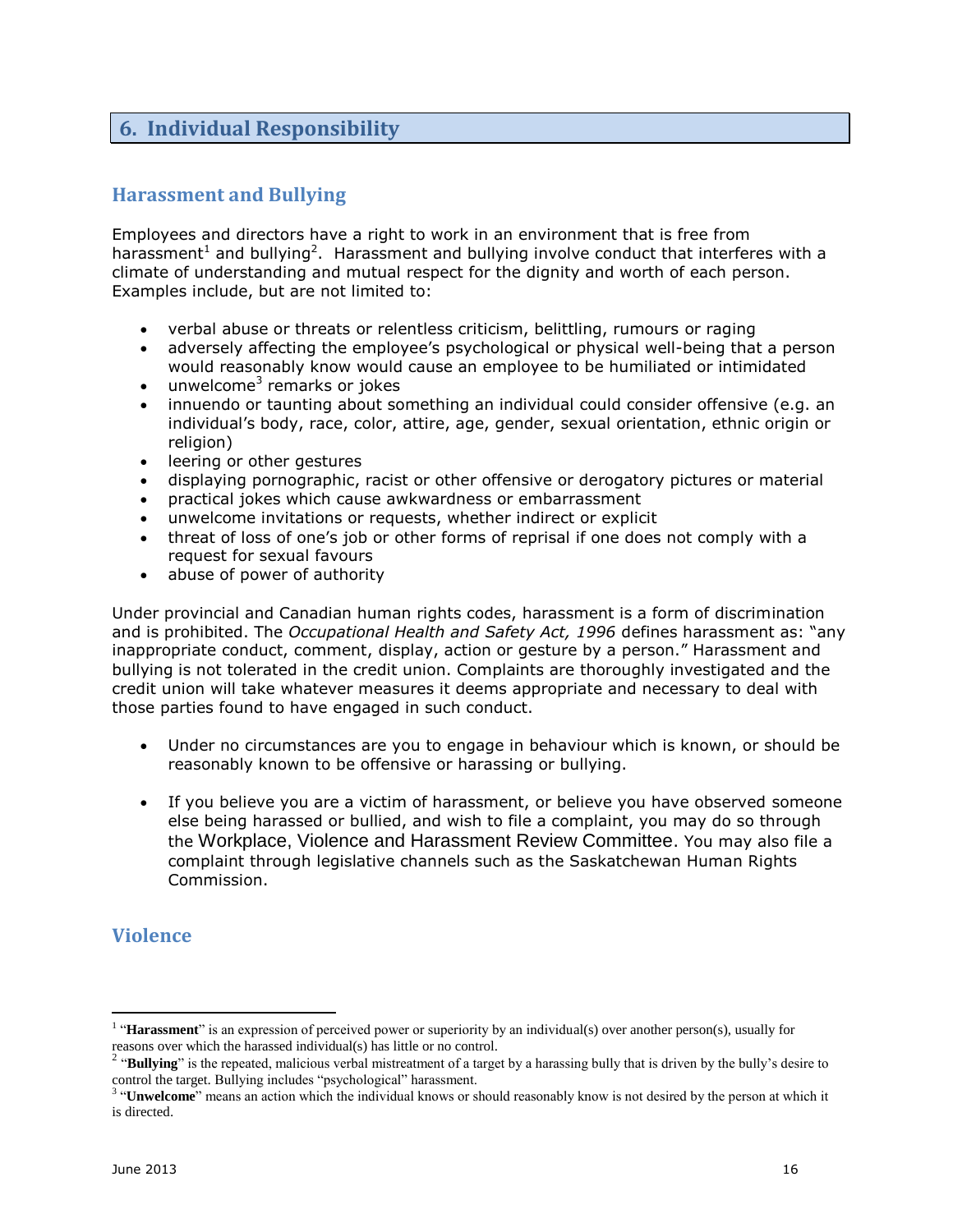Employees have a right to work in an environment that is protected from violence<sup>4</sup> or the threat of violence as much as reasonably possible.

Violent acts or threats of violence are unacceptable and complaints are dealt with promptly and impartially. All complaints are thoroughly investigated in a discreet manner and as confidentially as possible. The credit union will take whatever measures it deems appropriate and necessary to deal with those parties found to have engaged in such conduct.

- You are to take every reasonable measure to ensure that no employee and director are subjected to such acts.
- You are to comply with the credit union's security policies at all times.
- If you believe you have been threatened, or believe you have observed someone else being threatened, and wish to file a complaint, you may do so through the Workplace, Violence and Harassment Review Committee.

# <span id="page-16-0"></span>**Solicitation**

Employees and directors should be able to enjoy a work environment where others do not improperly solicit them for non-business related purposes.

- You are not to improperly solicit for non-business related purposes on company premises, through the Internet or through the distribution of materials.
- You are to avoid classified postings on subjects that are likely to be controversial (e.g. promotion or discussion of religion, politics or social issues on which there are widely divergent opinions).

 4 "**Violence**" is defined as attempted, threatened or actual conduct of a person that causes or is likely to cause injury, and includes any threatening statement or behavior that gives a person reasonable cause to believe that he/she is at risk of injury.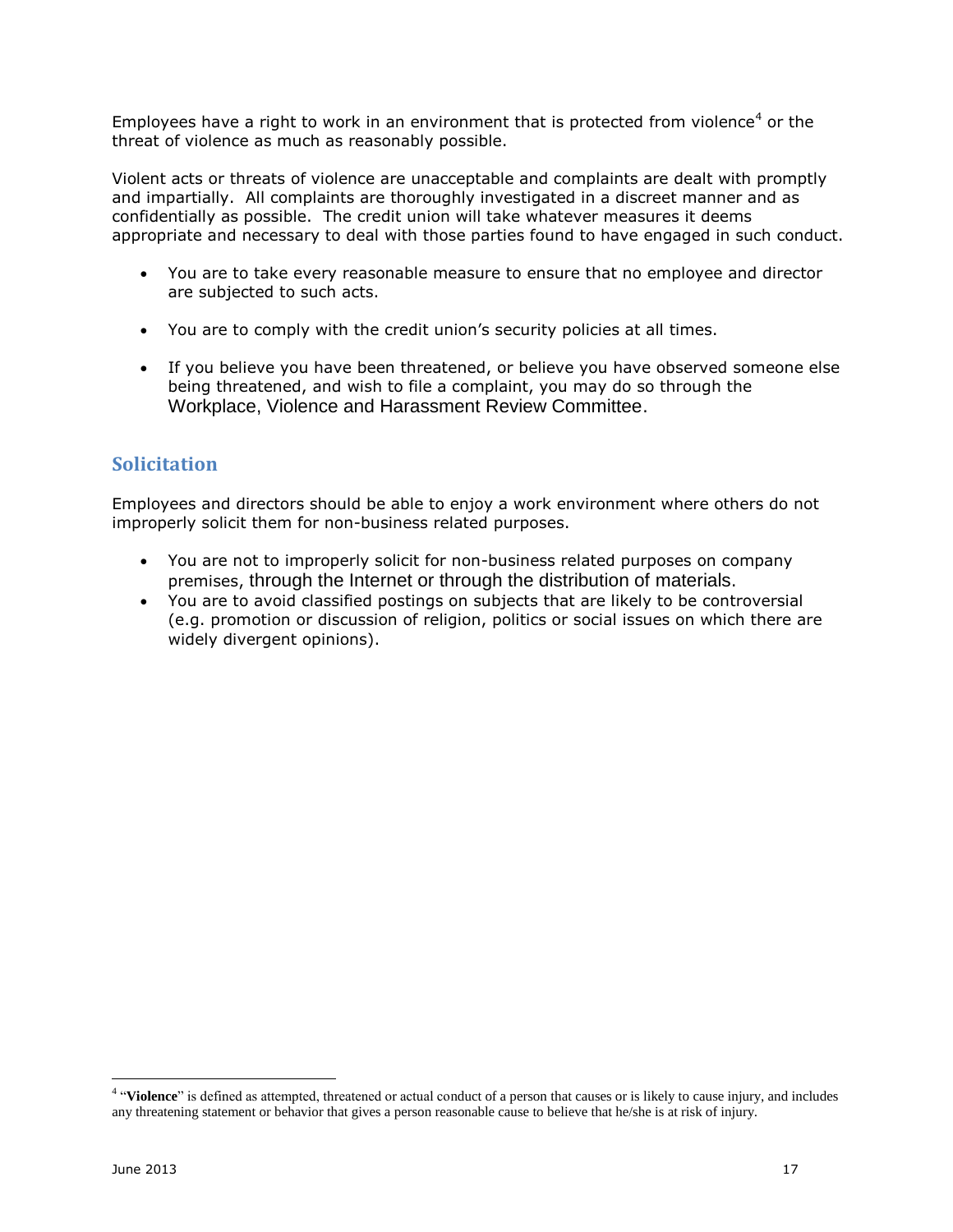### <span id="page-17-0"></span>**7. Respecting Trust**

#### <span id="page-17-1"></span>**Misappropriation**

The resources entrusted to your care belong to the credit union. Inappropriate use of these resources is an abuse of trust. This includes theft, fraud, embezzlement or unauthorized borrowing.

- You must not misappropriate funds or property that is not rightfully yours or instruct or knowingly assist another person in such misappropriation.
- If you have access to an expense account, you are to claim only those expenses that are eligible for reimbursement under the applicable expense policy guidelines. Intentional use of expense accounts for personal purposes represents misappropriation of funds.

#### <span id="page-17-2"></span>**Electronic Mail/Internet Use**

Internet access and e-mail are provided to employees and directors as a tool to support their business needs. All company computer equipment and the data stored on that equipment is the property of the credit union. The company routinely monitors Internet usage, electronic mail and computer files (refer to the credit union's Acceptable Info Technology Use Policy).

- You are required to protect passwords or other security codes, and are responsible and accountable for all activities related to their use. Any observed or suspected security incidents are to be reported to the General Manager.
- You must not access, knowingly transmit, view, generate, print, retrieve, download, send or store any communication of a discriminatory, defamatory, obscene, threatening or harassing nature, or any material that is inappropriate for the business environment (such as sexually oriented literature or pictures).
- You may not use these systems for personal business purposes or to improperly solicit for non-company related purposes.

#### <span id="page-17-3"></span>**Social Media**

The credit union has strong values that extend into the social media community. The credit union wants employees to be aware of how their use of social media may impact members, the credit union and themselves. Employees are expected to exercise good judgement, common sense, compliance with laws, and demonstrate respect for each other, members, the credit union and other stakeholders.

You must not knowingly transmit, view, generate, print, retrieve, download or store any communication or any material that is inappropriate for the business environment during work hours or using company resources.

To inform employees of their obligations when using social media, the credit union has developed a Social Media Policy.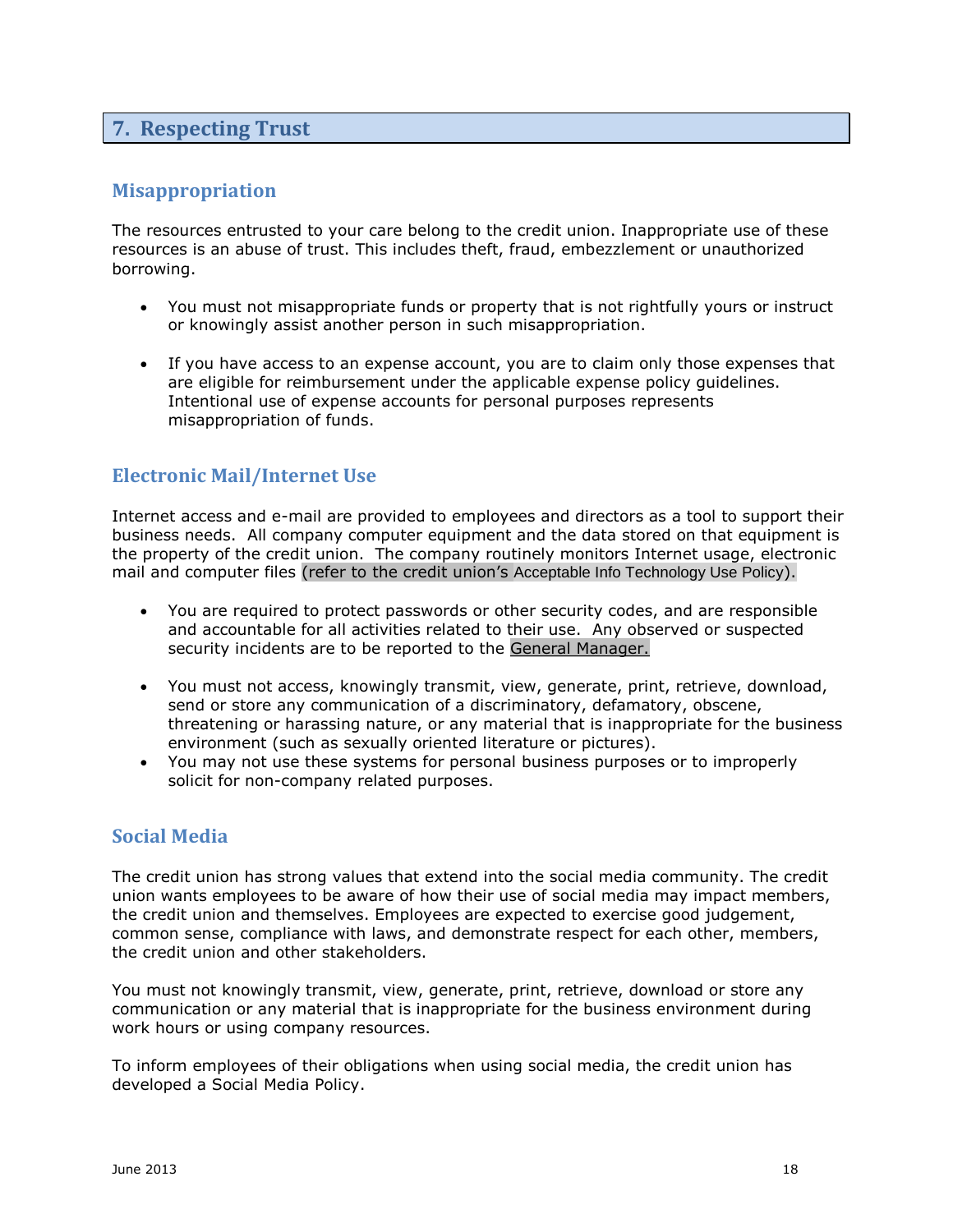An example of a Social Media policy can be found in Appendix D.

#### <span id="page-18-0"></span>**Reporting Dishonesty**

Employees share responsibility for respecting trust and for creating and sustaining a culture of honesty and integrity. Reporting suspected dishonesty will not result in any adverse repercussions.

If you become aware of any dishonest or suspect activities or transactions, you are to report the situation to your manager or senior executive. If the situation involves senior executive, reports are to be directed to the Audit and Risk Committee of the board.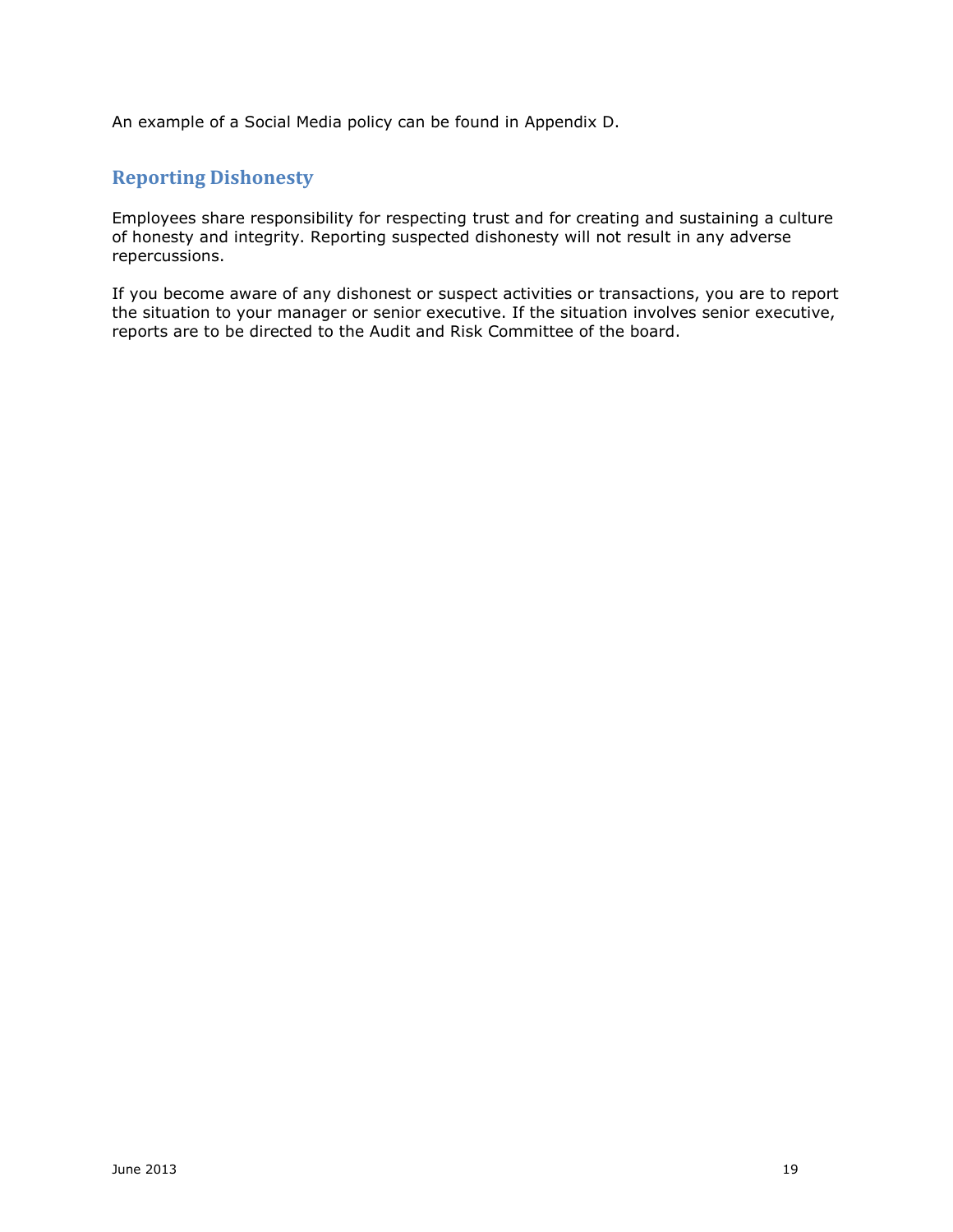### <span id="page-19-0"></span>**8. Impartiality**

#### <span id="page-19-1"></span>**Gifts, Payments and Entertainment**

Employees are to ensure that business gifts and entertainment are provided in the spirit of business courtesy and relationship management and in no way create the perception of improper influence. You must not attempt to improperly influence relationships with organizations and individuals with whom the credit union deals.

As a guide, a nominal value is acceptable to give or to accept.

To determine nominal value you should consider whether the gift could reasonably be construed as an attempt to influence your behaviour or that of the credit union. It is also important to consider the circumstances, nature and timing of the gift.

The value of business entertainment (e.g. dining, sporting event tickets or a round of golf) may be considered nominal and is to be of a style or value commonly accepted for business occasions. If in doubt as to what is considered acceptable, seek guidance from senior executive.

The same considerations apply to gifts, payments or entertainment involving immediate family members and relatives of employees and directors.

- You are not to give or receive gifts that could be interpreted as seeking, receiving or dispensing a bribe, kickback or unethical payment.
- You may supply or accept modest gifts, favours, entertainment or services provided they:
	- Legitimately serve a business purpose;
	- Are given or received infrequently;
	- Do not consist of cash or cash equivalent items;
	- Are unlikely to be interpreted as a bribe or other improper payment; and
	- Are within the limits of generally accepted ethical and legal standards for business expenses.
- Where it would be extraordinarily impolite or otherwise inappropriate to refuse a gift of obvious value, you may accept it on behalf of the credit union and report the gift to your supervisor to determine how to deal with it. Such gifts may not be taken for personal use or enjoyment unless appropriate corporate authorization is granted.

#### <span id="page-19-2"></span>**Conflicts of Interest**

It is as important to avoid the appearance of a conflict of interest as it is to avoid an actual one. Being seen or perceived to be in a conflict of interest can damage your reputation or the credit union's. Employees are encouraged to familiarize themselves with the types of situations that could be perceived as a conflict of interest:

**You and a member or customer** – where your personal interests could conflict with your obligations to the member or customer.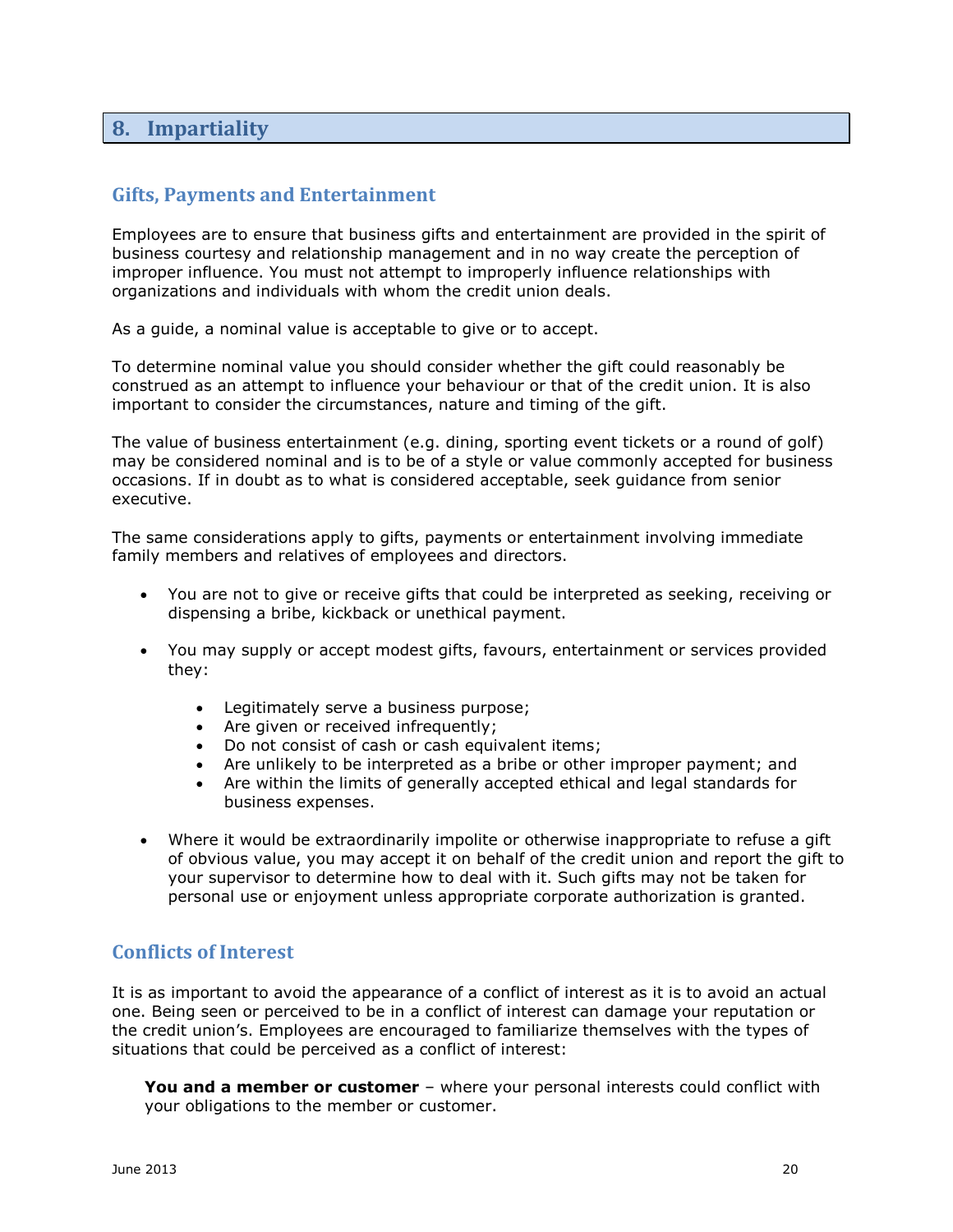**The credit union and its member or customer** – where the credit union's interests could conflict with the credit union's obligations to a member or customer; or where the credit union's obligations to one member or customer conflict with its obligations to another.

**You and the credit union** – where your personal interests could conflict with your obligations to the credit union as an employee.

If in doubt, employees are expected to discuss the situation with their manager. Directors are to discuss the situation with the Conduct Review Committee.

- Service requests or transactions for any member or customer with whom you are personally associated, including friends and relatives, are handled at arm's length on a strictly business to member or customer basis. It is prudent to avoid making decisions or conducting transactions when you are closely associated. Refer these situations to management or another appropriate employee to avoid a conflict of interest situation.
- Ensure that all personal transactions are handled by another employee according to credit union procedures and that they receive the same treatment and scrutiny as any normal member or customer transaction.
- You may accept other employment while employed with the credit union providing it:
	- Is legal;
	- Is not with a competitor;
	- Will not result in a conflict of interest;
	- Will not interfere with your work performance at the credit union;
	- Does not involve the use of company resources or equipment; and
	- Any potential conflict of interest positions are reviewed and approved by management.
- You may work in the same department or division with someone who is a spouse or common law partner or relative providing it will not result in a conflict of interest and there is no reporting relationship.

#### <span id="page-20-0"></span>**Directorships**

Employees who are invited to sit on the boards of other organizations or to accept other appointments may do so, providing they observe the conflict of interest guidelines.

- You are advised to assess the potential for a conflict of interest before accepting and:
	- Declare any such conflict to the institution and the credit union.
	- Carefully judge whether your obligations to the credit union warrants your voluntary withdrawal from any deliberations.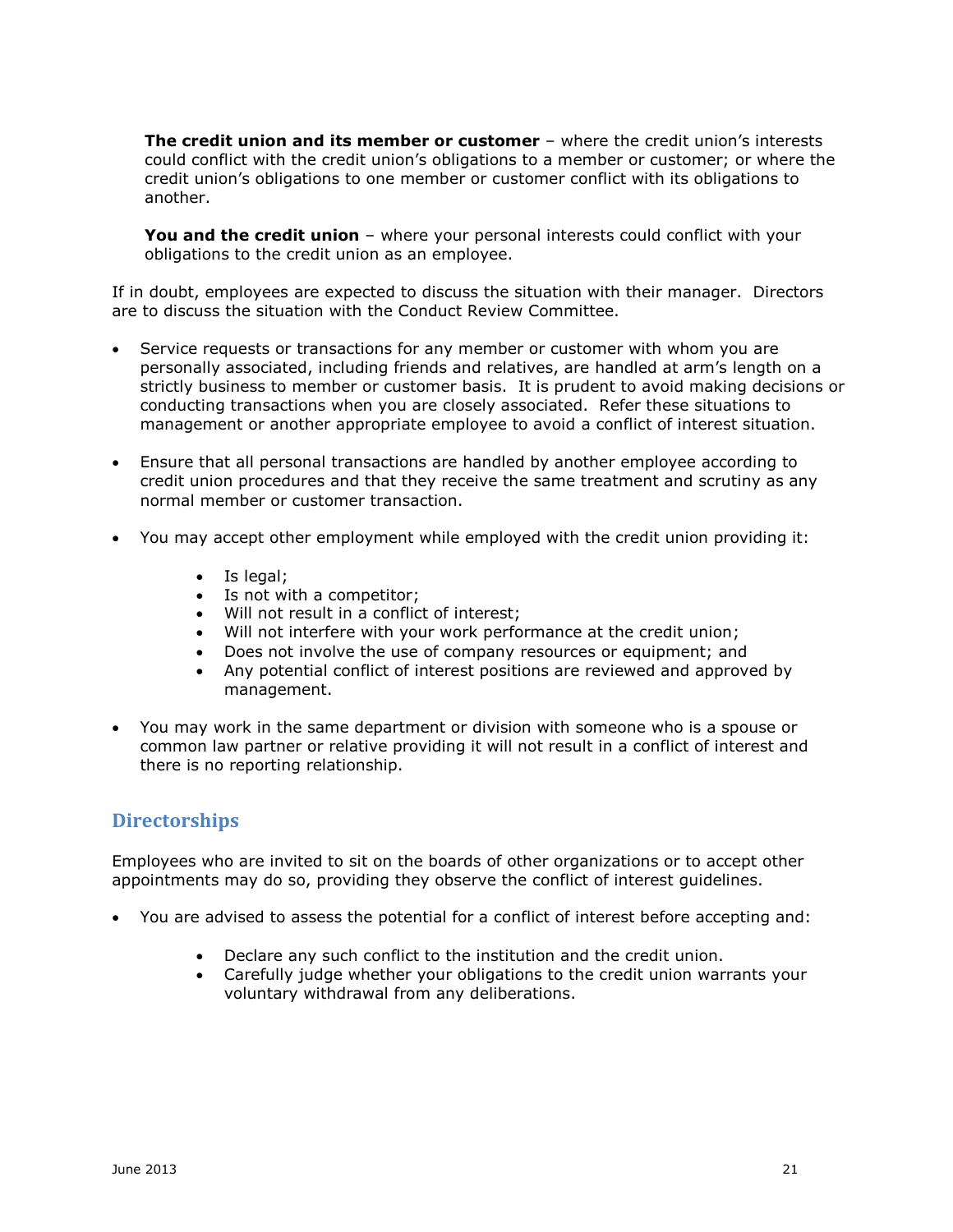# <span id="page-21-0"></span>**Final Thoughts**

The credit union was created to deliver on its mission, objectives, values, guiding principles, and commitments to its members, board of directors and employees. As directors and employees, we have a fiduciary responsibility to carry out the credit unions mission in the manner provided through the guidance of this Code of Conduct.

*Character is doing the right thing when no one is watching. - J.C. Watts*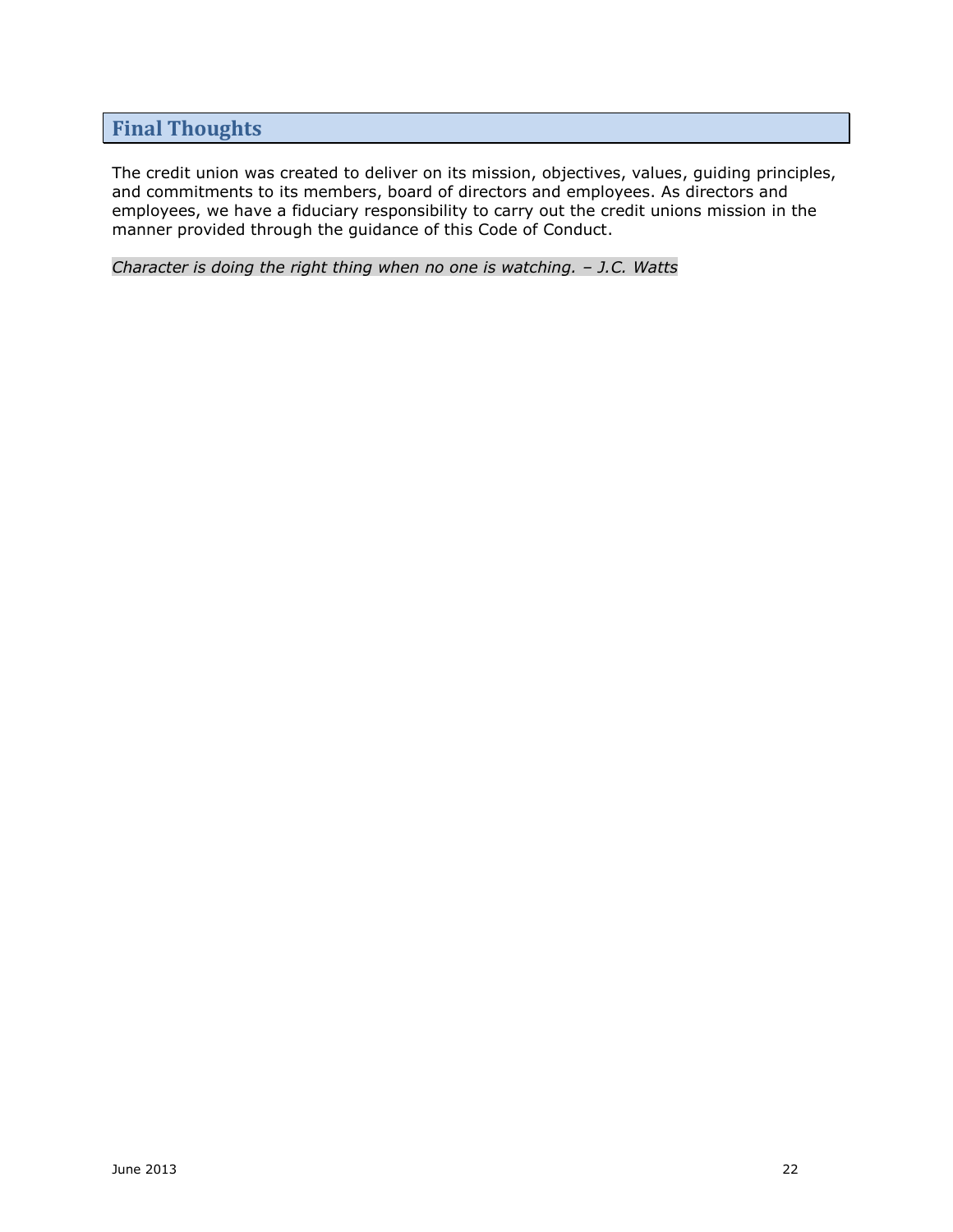# **Model Policy for Code of Conduct**

#### <span id="page-22-0"></span>**Purpose**

To provide guidance for employees and directors of the credit union and its subsidiaries with respect to acceptable business behaviour and the desired ethical culture required to maintain the trust of members and customers, and protect the credit union's reputation in the marketplace.

#### **Policy Statements**

All credit union employees and directors shall adhere to the principles of ethical conduct and responsible business behavior as reflected in the credit union's Code of Conduct.

Any situation that requires clarification will be appropriately escalated to senior management, the Conduct Review Committee or legal counsel.

Adherence to the Code of Conduct is mandatory for all employees and directors.

**Note**: Subsidiary companies may also have supplemental guidelines or codes of conduct in place covering regulatory issues that apply to specific lines of business.

#### **Responsibilities**

The board of directors (the board) is responsible for periodically reviewing, approving and maintaining the Code of Conduct.

Management of the credit union is responsible for managing, monitoring and controlling credit union operations in accordance with the Code of Conduct. This includes ensuring that ethical principles and practices are communicated to and understood by all employees.

All employees and directors are responsible for complying with the Code of Conduct and its ethical principles and practices.

#### **Monitoring and Reporting**

At the time of hiring, all employees shall be required to agree to the terms of the Code of Conduct as part of the employment contract.

To ensure understanding and commitment, each employee and director shall annually complete a certification agreeing to the terms of the Code of Conduct.

Management will report annually to the board on compliance with this policy.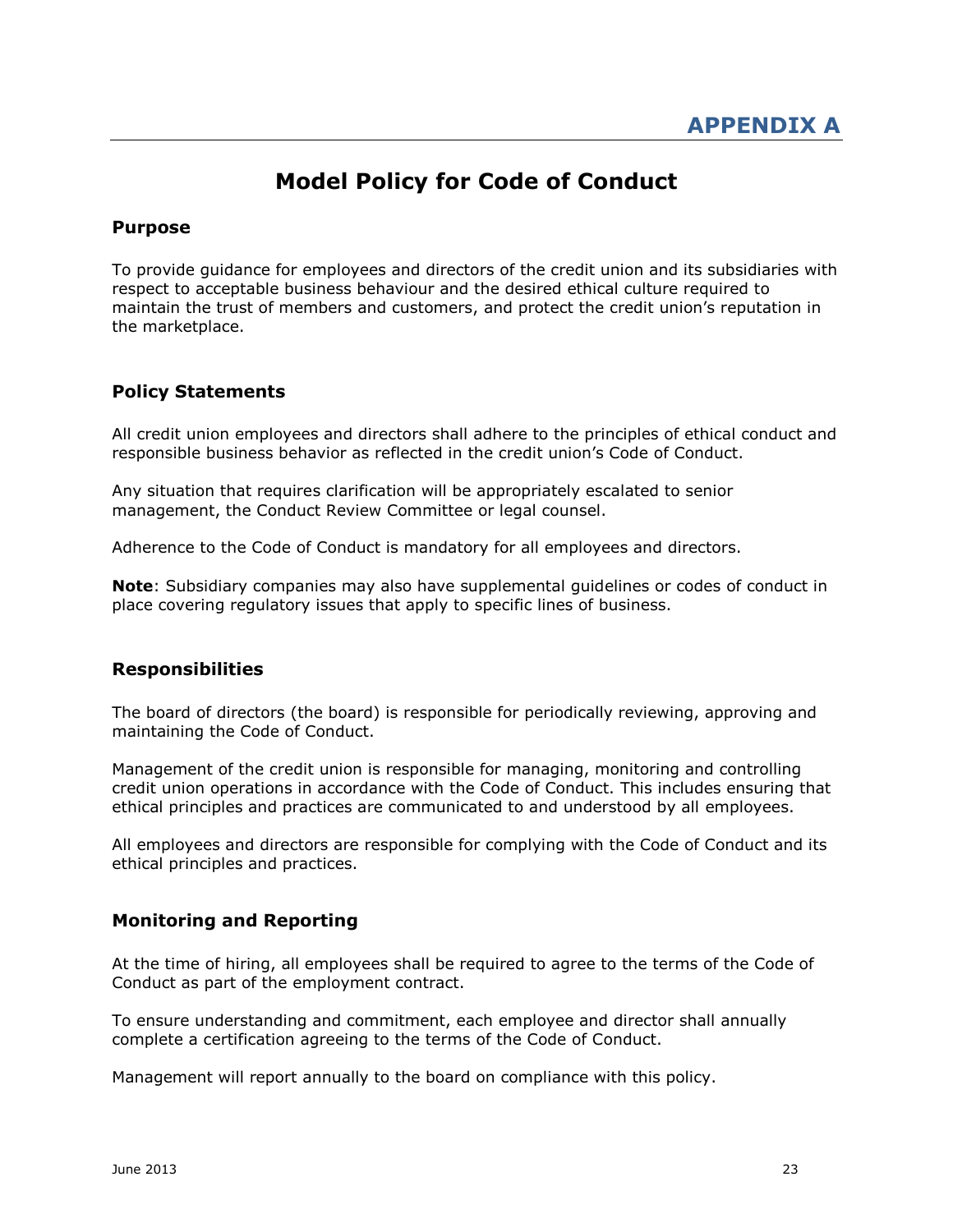# **Code of Conduct Implementation Guide**

#### <span id="page-23-0"></span>**Overview**

This document is a guide that a credit union may choose to use in educating staff on the Code of Conduct.

All employees need to be aware of and agree to the Code of Conduct on commencement of employment. The Code of Conduct should also be reviewed annually to ensure staff keeps the Code at the forefront of their minds throughout their employment with the credit union.

**At a minimum** the Code of Conduct should be incorporated into:

- employee orientation process
- annual employee performance review

#### **Ideas for Implementation**

A credit union may wish to consider the following as part of their communication with staff:

Supervisors may have regular discussions at their team meetings. One approach could be for a team member to present a category to their colleagues. The presenter could then be rotated at each meeting to afford each team member the opportunity to present a category.

Each presenter might be responsible to:

- Research the Code category.
- Research the credit union policies associated with that Code category.
- Develop some relevant examples that illustrate a breach of the Code category.
- Present their findings to their colleagues.

#### **The benefits of this approach are that it:**

- Empowers staff to research and take accountability for the Code and associated credit union policies.
- Takes pressure off the supervisor in having to lead each session.
- Allows staff the opportunity to practice their facilitation/team work skills.

#### Some of the questions to consider when deciding how to act could include:

- Is it in accordance with the credit union's values and standards?
- Is it legal?
- Will it reflect negatively on your image or the credit union's if it became publicly known?
- Who else could be affected by this action?
- Is there an alternative action that would not create an ethical problem?
- How would it look if printed in the newspaper?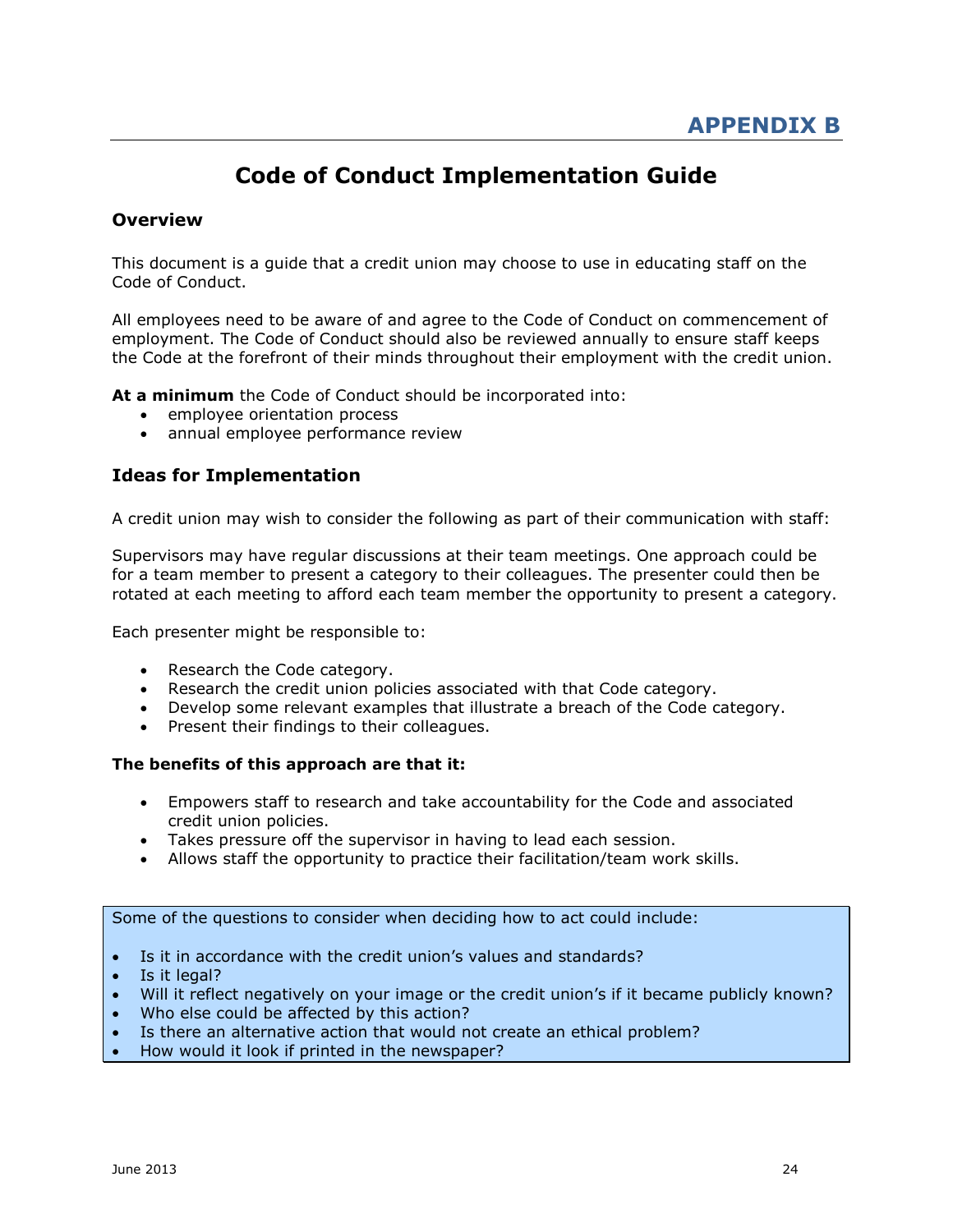# **Model Whistleblower Policy**

#### <span id="page-24-0"></span>**Purpose**

To provide individuals with a mechanism or channel by which they can report incidents of actual or potentially improper or unethical conduct, without fear of reprisal or unwarranted negative consequences.

The policy is meant to work in concert with and not to replace the credit union's Code of Conduct.

#### **Policy Statements**

It is the responsibility of all employees and directors of the credit union to report actual or potentially improper or unethical conduct including conflicts of interest, violations of applicable laws, violations of approved policies or procedures including the Code of Conduct, violations in accounting or auditing standards and controls, fraud, theft, misuse of the credit union's resources or property, harassment, dishonesty or privacy concerns (all of these being "Unethical Conduct") in accordance with this policy.

It is the credit union's intent to provide a channel through which whistleblowers can report suspected unethical conduct in anonymity while respecting the rights of those about whom concerns are raised, to address or answer those concerns.

Individuals who report suspected unethical conduct ("whistleblowers") will be protected, to the extent possible under the circumstances, as described in the credit union's procedures.

#### **Responsibilities**

The board of directors (the board) is responsible for periodically reviewing, approving and maintaining the Code of Conduct and all policies meant to work in concert with the Code of Conduct.

Management of the credit union is responsible for managing, monitoring and controlling credit union operations in accordance with the Code of Conduct, including those policies meant to work in concert with the Code of Conduct.

All employees and directors are responsible for complying with the Code of Conduct and its ethical principles and practices, as well as any policy meant to work in concert with the Code of Conduct.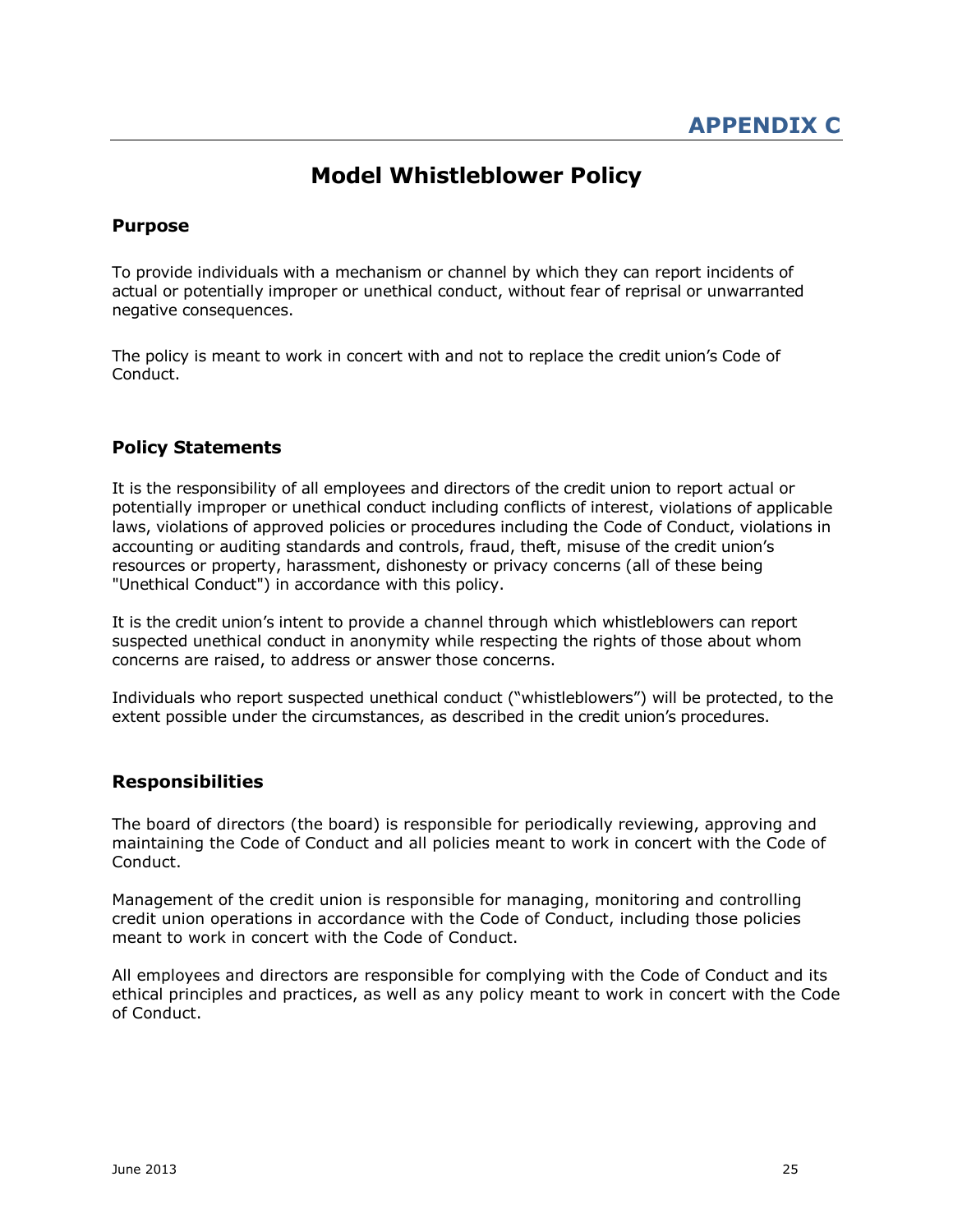# **Monitoring and Reporting**

As part of employee orientation, all employees will be made aware of this policy.

An annual review of the Code of Conduct and all policies meant to work in concert with the Code of Conduct will be undertaken by all employees, management and board.

Each incident falling under this policy will be reported to the board, within a reasonable timeframe, by management.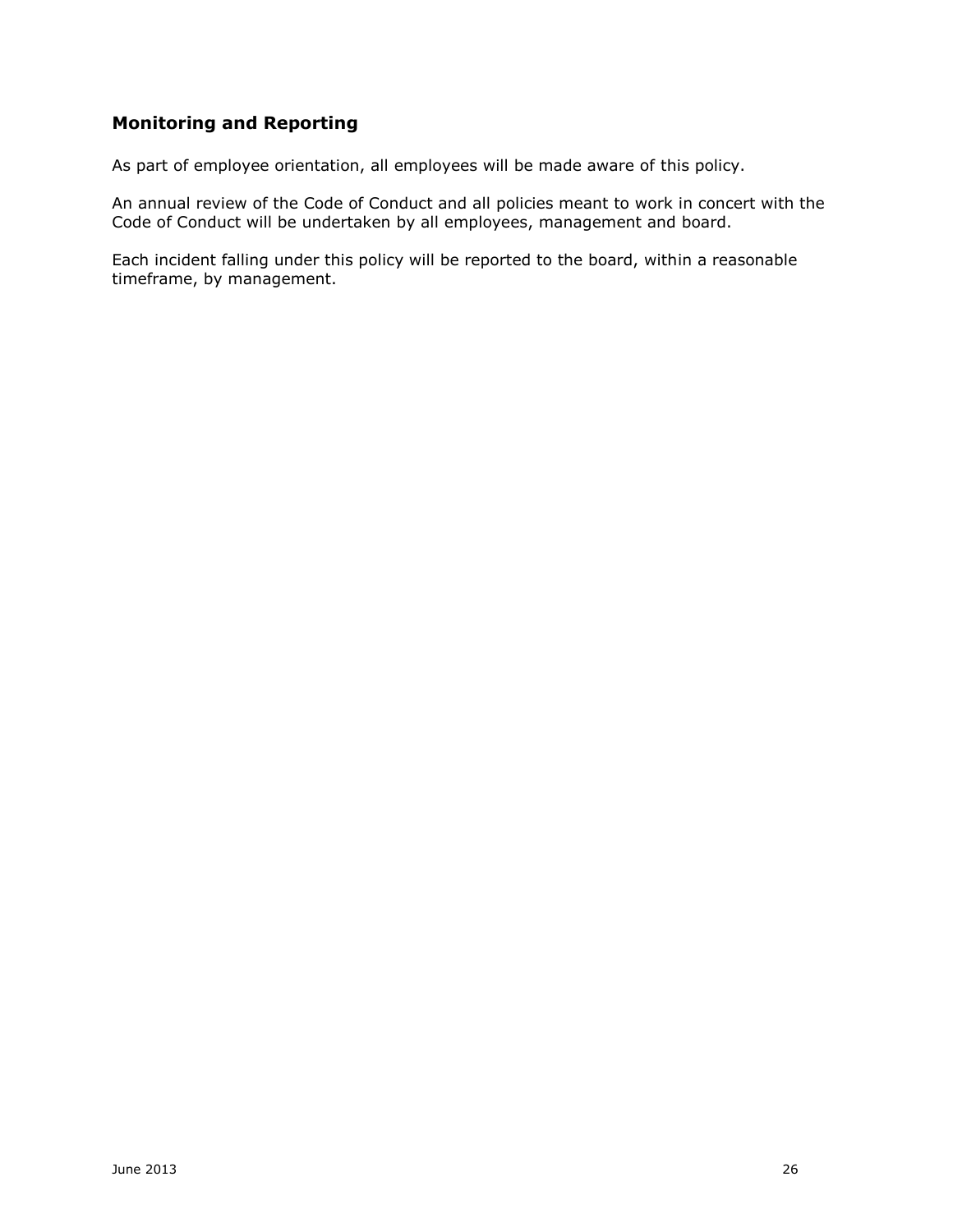# **Model Social Media Policy**

#### <span id="page-26-0"></span>**Purpose**

This policy is intended to offer practical guidance for responsible social media use and interaction by employees and management.

As the credit union has strong values that extend into the social media community, employees must be aware of how their use of social media may impact members, the credit union and themselves.

The purpose of this policy is not to restrict an employee's rights or freedoms. Rather the purpose is to outline that the same principles of ethical conduct and responsible business behaviour apply to the use of social media, as outlined in other Human Resource policies regarding Professional Conduct, including but not limited to the principles and guidelines contained in the Code of Conduct.

#### **Definition**

Social networking for the sake of this policy shall refer to access to social media through internet-based or other electronic tools such as Facebook, Linkedin, Twitter, etc.

#### **Policy Statements**

The sharing of proprietary or confidential information is strictly prohibited.

Employees shall refrain from posting comments that may negatively reflect on the Credit Union, its employees or members.

When posting views/opinions that may reflect on the employer, employees should include a disclaimer indicating that the "views/opinions are those of the employee and do not necessarily reflect the views/opinions of the credit union." Be aware that online comments are not private or temporary and may live online indefinitely.

Employees shall refrain from the use of the Credit Union logo without specific authorization for utilization.

Employees shall ensure that social networking conduct is compliant with all laws and that it is consistent with all other relevant policies including but not limited to confidentiality, disclosure, harassment and bullying, etc.

Employees must not speak on behalf of their employer or another person, without written authorization to do so.

Employees shall behave with respect and courtesy to themselves and others, and always be appropriate in their comments/posts.